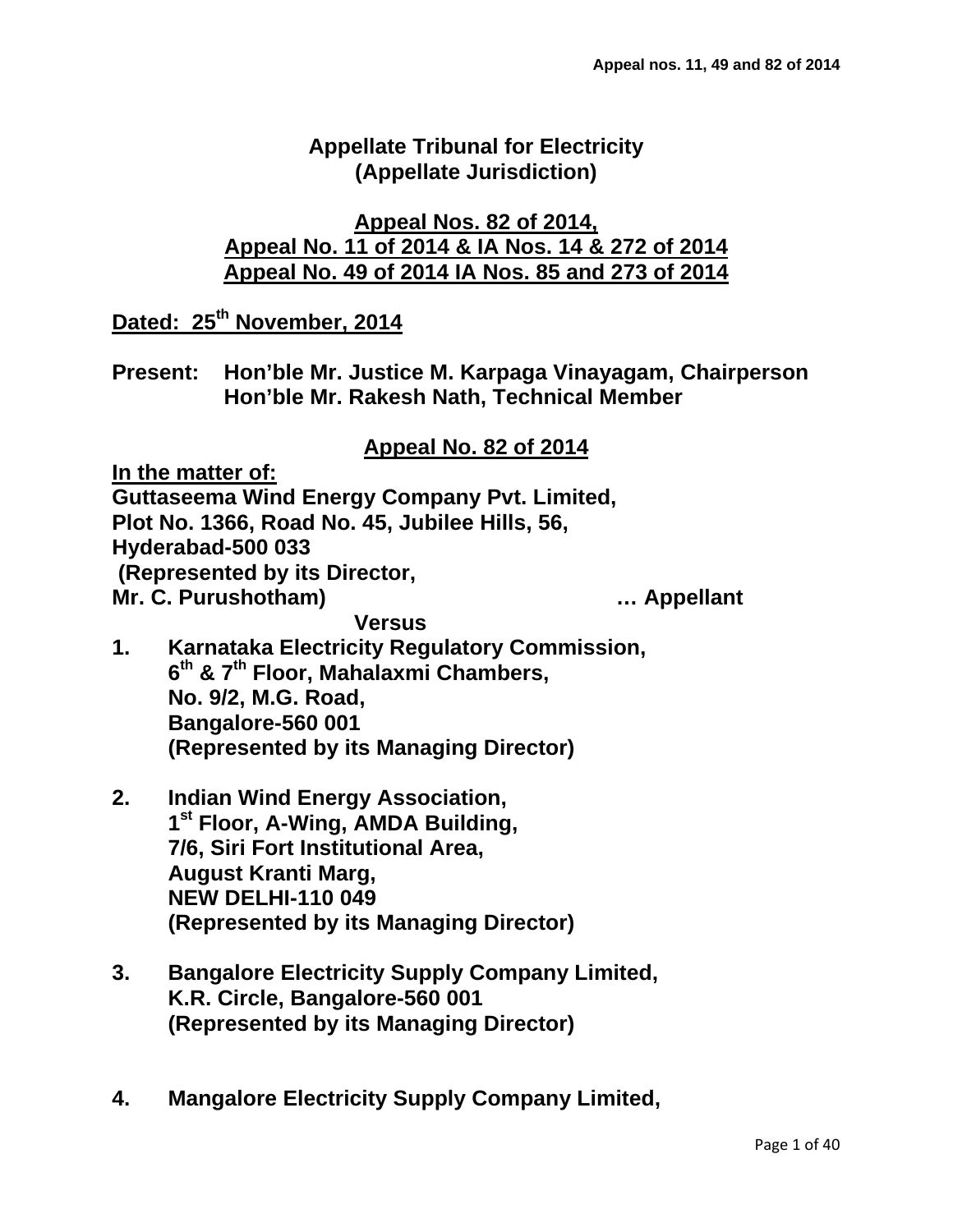**Paradigm Plaza, A.B. Shetty Circle, Mangalore-575 001 (Represented by its Managing Director)**

- **5. Chamundeshwari Electricity Supply Company Limited, No. 927, L.J. Avenue New Kantharaja URS Road, Saraswathi Puram, Mysore-575005 (Represented by its Managing Director)**
- **6. Hubli Electricity Supply Company Limited, Navanagar, Hubli-580 029, (Represented by its Managing Director)**
- **7. Gulbarga Electricity Supply Company Limited, Station Road, GULBARGA-585101, (Represented by its Managing Director)**
- **8. Karnataka Renewable Energy Development Limited, # 39, "SHANTI GRUHA". Palace Road, Bangalore-560 001, (Represented by its Managing Director)**
- **9. Indian Wind Turbine Manufacturers Association, Suit # A2, OPG Towers, 74, (Old #133), Santhome High Road, Chennai-600 004, (Represented by its (Secretary)**
- **10. Indian Wind Power Association, "SHAKTHI TOWERS', Tower-1, Door No. E, 6th Floor, No. 766, Anna Salai,**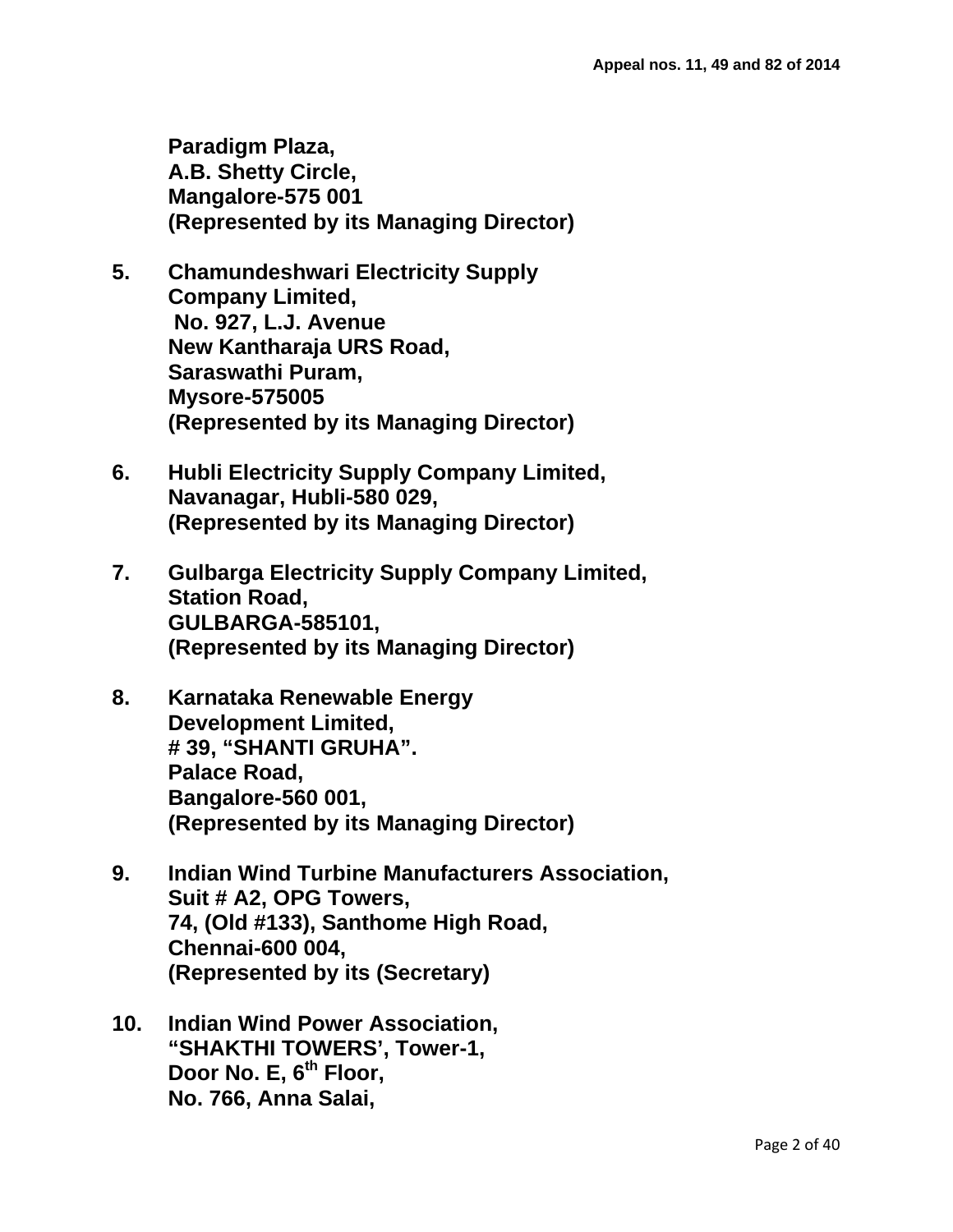|                                | <b>CHENNAI-600 002</b><br>(Represented by its Secretary)                                                                                                                  |                                                                                                                                                                        |             |
|--------------------------------|---------------------------------------------------------------------------------------------------------------------------------------------------------------------------|------------------------------------------------------------------------------------------------------------------------------------------------------------------------|-------------|
| 11.                            | <b>Mytrah Energy (India) Limited,</b><br>8001, 8 <sup>th</sup> Floor, Q City,<br>Nanakramguda, Gachibowli,<br>Hyderabad-500 032<br>(Represented by its Managing Director) |                                                                                                                                                                        |             |
| 12.                            | Department of Energy,<br>Government of Karnataka,<br>M.S. Building,<br>Bangalore-560 001<br>(Represented by its Principal Secretary)                                      |                                                                                                                                                                        | Respondents |
| Counsel for the Appellant(s):  |                                                                                                                                                                           | Mr. Sridhar Prabhu &<br>Mr. Ananatha Narayana M.G.                                                                                                                     |             |
| Counsel for the Respondent(s): |                                                                                                                                                                           | Mr. Anand K. Ganesan,<br>Ms. Swapna Seshadri for R-1<br>Mr. Darpan<br>Mr. B.C. Thiruvengadam for R-2 to 6<br>Mr. Ravi Aggarwal for R-3 to 7<br>Mr. G.S. Kannur for R-8 |             |

### **Appeal No. 11 of 2014 & IA Nos. 14 & 272 of 2014**

**In the matter of:**

**Indian Wind Power Association, "SHAKTHI TOWERS', Tower-1, Door No. E, 6th Floor, No. 766, Anna Salai, CHENNAI-600 002**

#### **Versus**

**1. Karnataka Electricity Regulatory Commission, 6th & 7th Floor, Mahalaxmi Chambers,**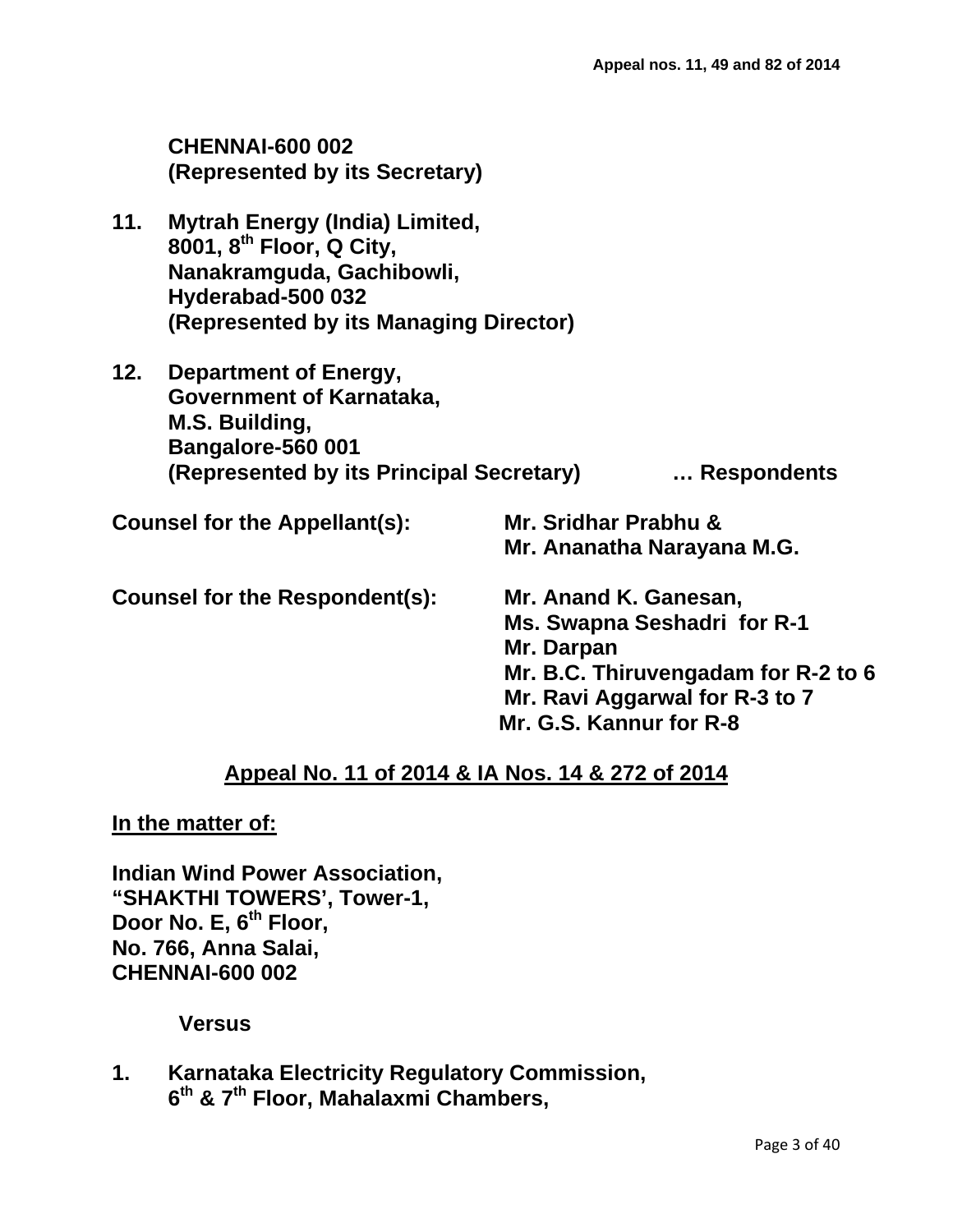**No. 9/2, M.G. Road, Bangalore-560 001**

- **2. The Principal Secretary, Department of Energy, Government of Karnataka, M.S. Building, Bangalore-560 001.**
- **3. Bangalore Electricity Supply Company Limited, K.R. Circle, Bangalore-560 001**
- **4. Hubli Electricity Supply Company Limited, P.B. Road, Navanagar, Hubli-580 029,**
- **5. Mangalore Electricity Supply Company Limited, Paradigm Plaza, A.B. Shetty Circle, Mangalore-575 001**
- **6. Gulbarga Electricity Supply Company Limited, Main Road, Opp. Parivar Hotel, GULBARGA-585101,**
- **7. Chamundeshwari Electricity Supply Company Limited, No. 927, L.J. Avenue New Kantharaja URS Road, Saraswathi Puram, Mysore-575005**
- **8. Karnataka Renewable Energy Development Limited, # 39, "SHANTI GRUHA", Bharath Scouts and Guides Buildings, Palace Road, Bangalore-560 001,**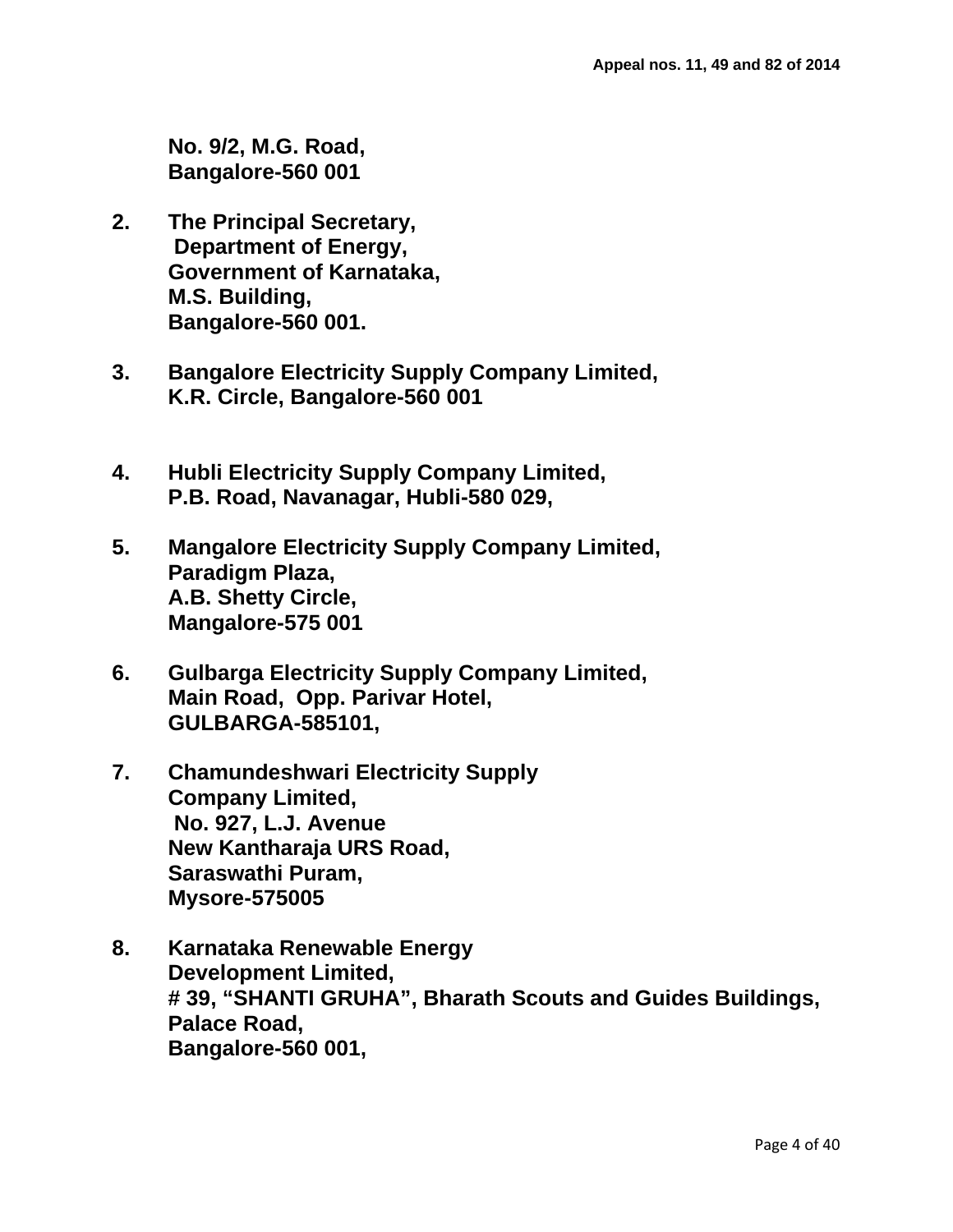**9. M/s. Mytrah Energy (India) Limited, 8001, 8th Floor, Q City, Nanakramguda, Gachibowli, Hyderabad-500 032**

#### **Appeal No. 49 of 2014 IA Nos. 85 and 273 of 2014**

**In the matter of: Indian Wind Turbine Manufacturers Association, 5th Floor, Meridian House, 121/3, TTK Road, Manickam Avenue, Alwarpet, Chennai-600 018.** 

**… Appellant**

#### **Versus**

- **1. Karnataka Electricity Regulatory Commission, 6th & 7th Floor, Mahalaxmi Chambers, No. 9/2, M.G. Road, Bangalore-560 001**
- **2. Bangalore Electricity Supply Company Limited, K.R. Circle, Bangalore-560 001**
- **3. Hubli Electricity Supply Company Limited, P.B. Road, Navanagar, Hubli-580 029,**
- **4. Mangalore Electricity Supply Company Limited, Paradigm Plaza, A.B. Shetty Circle, Mangalore-575 001**
- **5. Gulbarga Electricity Supply Company Limited, Main Road, Opposite Parivar Hotel, GULBARGA-585101,**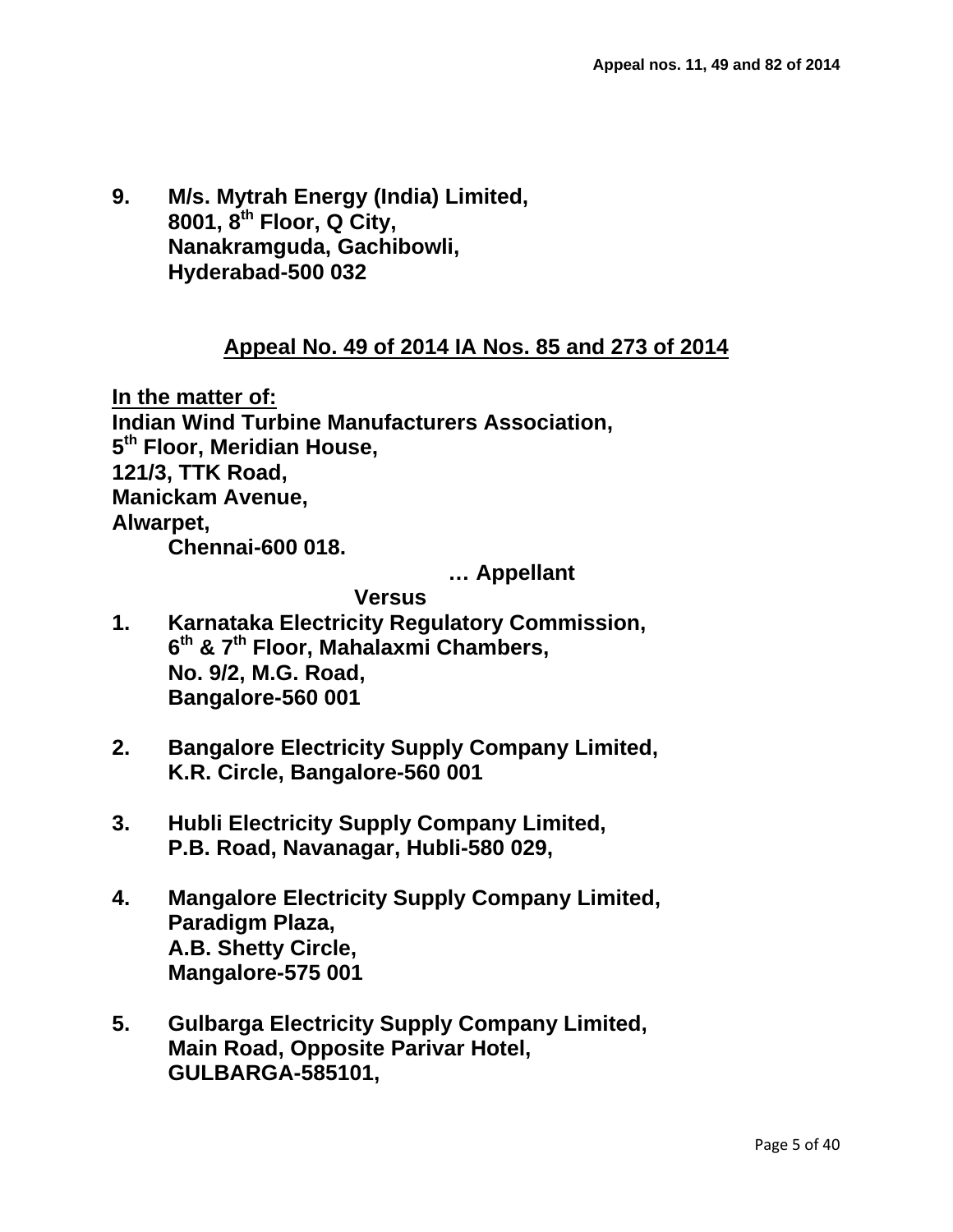**6. Chamundeshwari Electricity Supply Company Limited, No. 927, L.J. Avenue New Kantharaja URS Road, Saraswathipuram, Mysore-575009**

| <b>Counsel for the Appellant(s):</b>                 | Mr. Vishal Gupta,<br><b>Mr. Kumar Mihir</b> |  |
|------------------------------------------------------|---------------------------------------------|--|
| Counsel for the Respondent(s): Mr. Anand K. Ganesan, | Ms. Swapna Seshadri for R-1<br>Mr. Darpan   |  |
|                                                      | Mr. B.C. Thiruvengadam for R-2 to 6         |  |
|                                                      | Mr. Ravi Aggarwal for R-3 to 7              |  |
|                                                      | Mr. G.S. Kannur for R-8                     |  |

### **JUDGMENT**

### **HON'BLE MR. RAKESH NATH, TECHNICAL MEMBER**

These Appeals have been filed by Indian Wind Power Association, Indian Wind Turbine Manufacturer's Association and Guttaseema Wind Energy Co. Pvt. Ltd. challenging the impugned order dated 10.10.2013 passed by Karnataka Electricity Regulatory Commission ("State Commission") determining the tariff of wind energy generators for 10 years.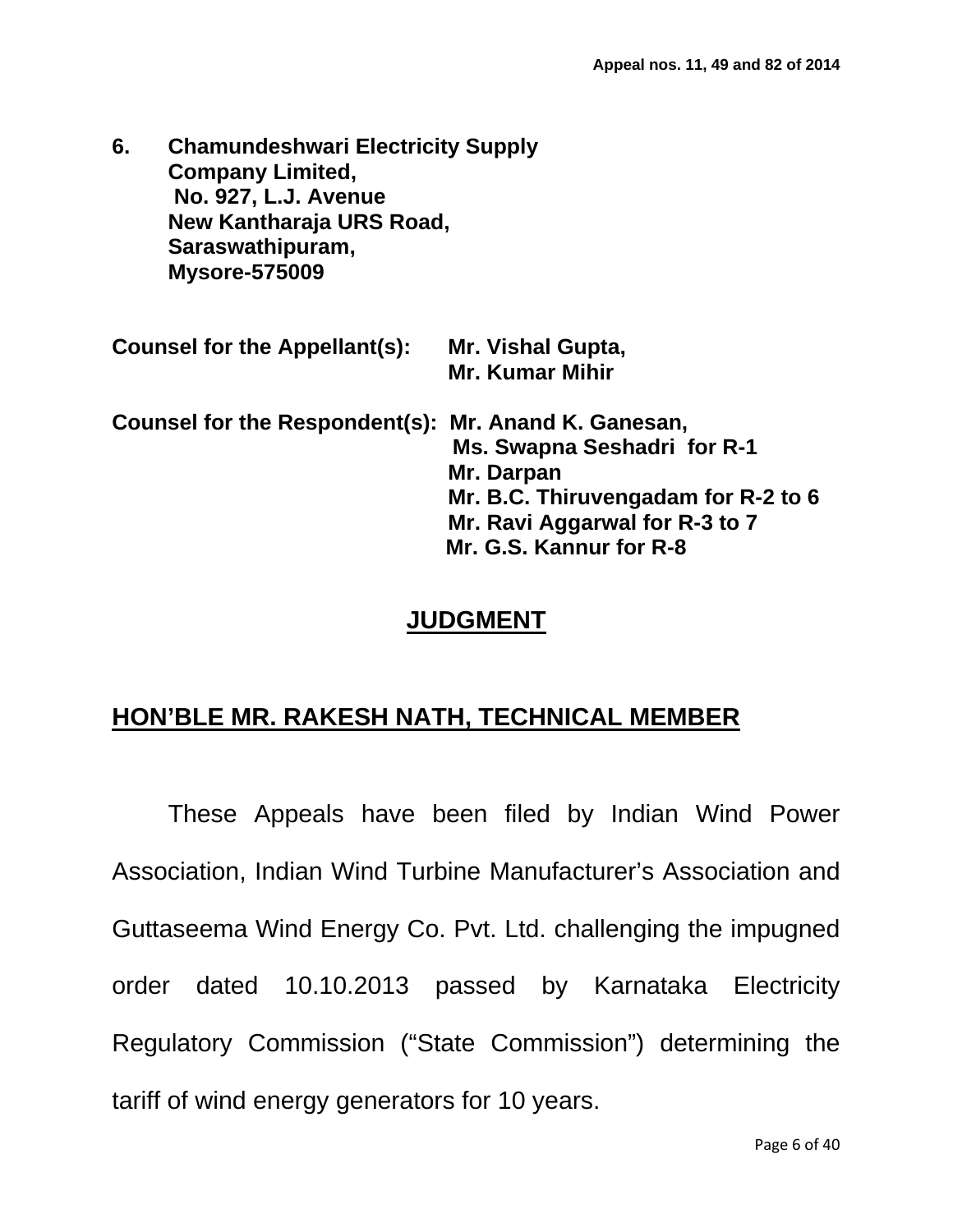- 2. Indian Wind Power Association is the Association of developers who have set up or in the business of setting up wind energy generators. Indian Wind Turbine Manufacturer's Association is the Association of manufacturers of wind energy generators. Guttaseema Wind Energy Co. Pvt. Ltd. is a company in the business of setting up wind energy generators. The State Commission is the first Respondent. The other Respondents are the State Government, the Distribution Licensees and the Karnataka Renewable Energy Development Ltd., the nodal agency of the State for development of the renewable sources of energy.
- 3. The brief facts are as under:
- 3.1 The State Commission framed the Karnataka Electricity Regulatory Commission (Power Procurement from Renewable Sources by Distribution Licensee) Regulations,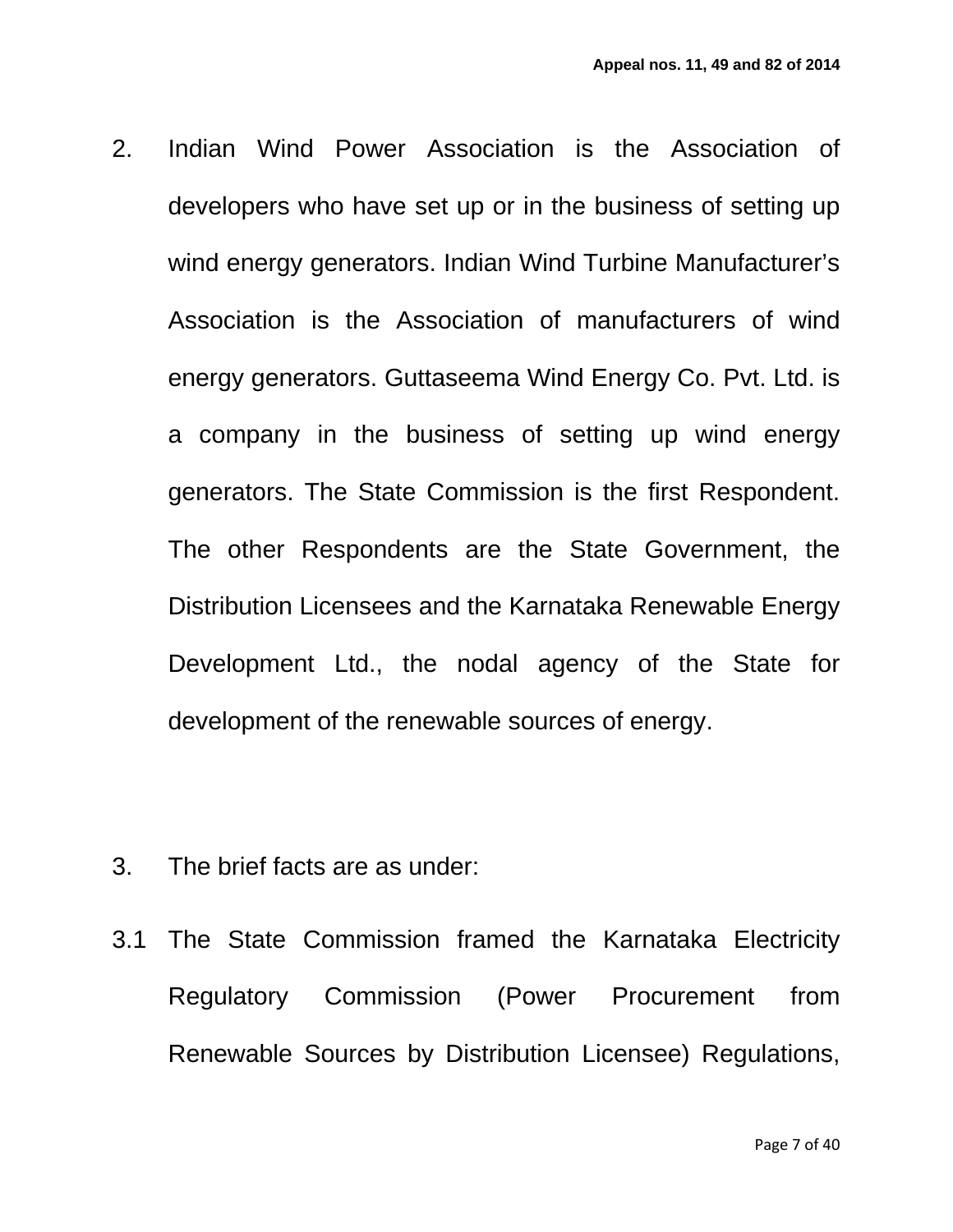2004 dated 27.09.2004, hereinafter referred to "RE Regulations 2004", specifying the terms for determination of tariff for the purchase of renewable energy by the Distribution Licensees in the State of Karnataka.

- 3.2 In terms of the above Regulations the State Commission vide its order dated 18.01.2005 determined the tariff applicable to renewable sources of energy. In this order the State Commission determined the tariff for wind energy as Rs. 3.40 per unit without escalation.
- 3.3 As per the RE Regulations 2004, the tariff determined by the State Commission was subject to review after five years.
- 3.4 In view of above, the State Commission vide its order dated 11.12.2009 determined the tariff of power procurement by the Distribution Licensees for renewable energy sources including wind energy for the control period of 5 years from 01.10.2010 to 31.12.2014. By this order the State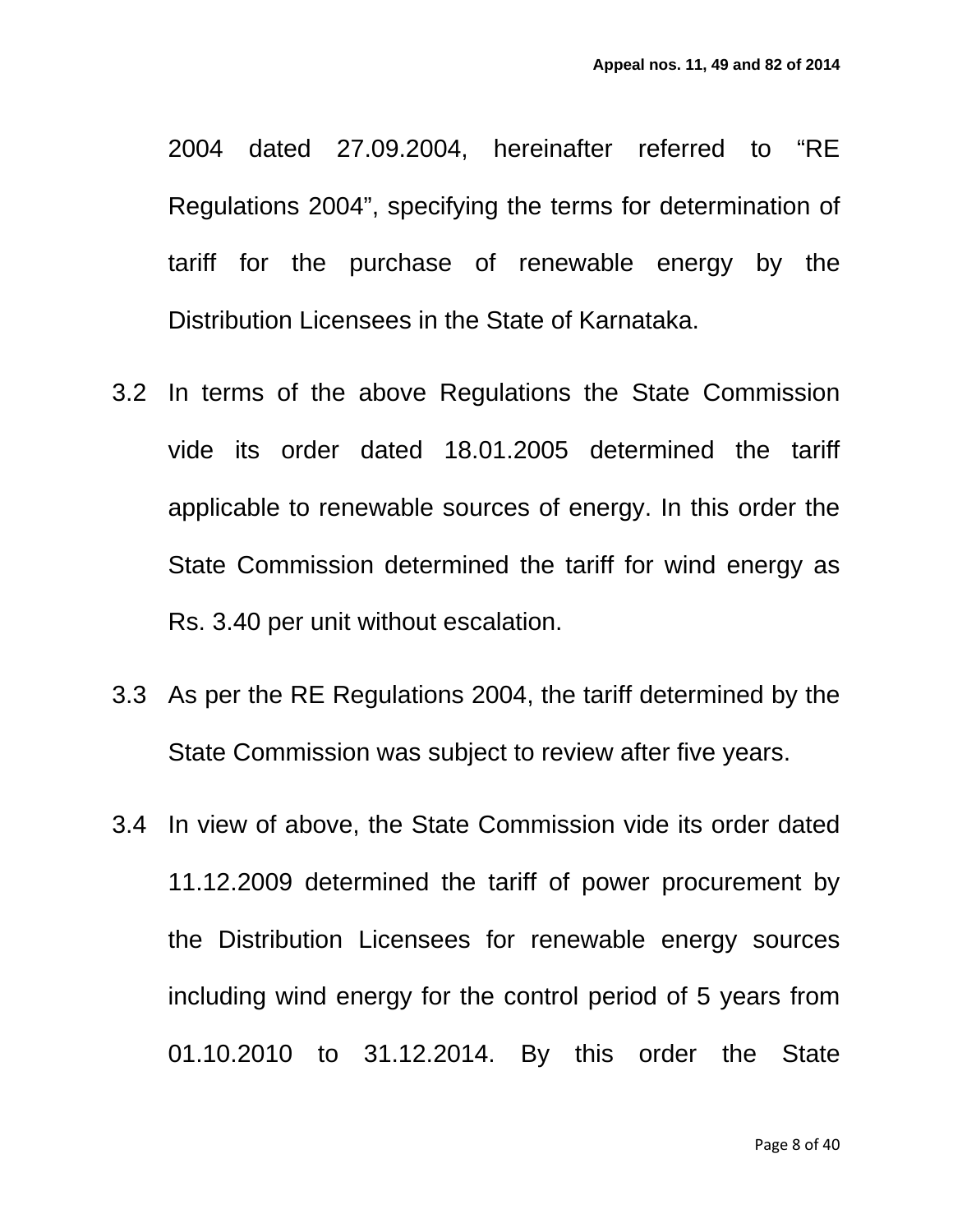Commission determined the tariff for wind energy generators as Rs. 3.70 per unit without escalation for the first 10 years period from the date of signing of Power Purchase Agreement ("PPA").

- 3.5 The State Commission on 16.03.2011 framed Karnataka Electricity Regulatory Commission (Power Procurement from Renewable Sources for Distribution Licensees and Renewable Energy Certificate Framework) Regulations 2011, hereinafter referred to as "RE Regulations 2011".
- 3.6 The Appellants in the year 2012 filed petitions before the State Commission *interalia* seeking curtailment of control period from 01.01.2010 to 31.12.2014 fixed in the State Commission's order dated 11.12.2009 in respect of wind power projects and determine the preferential tariff for future wind energy projects commissioned after 31.03.2012.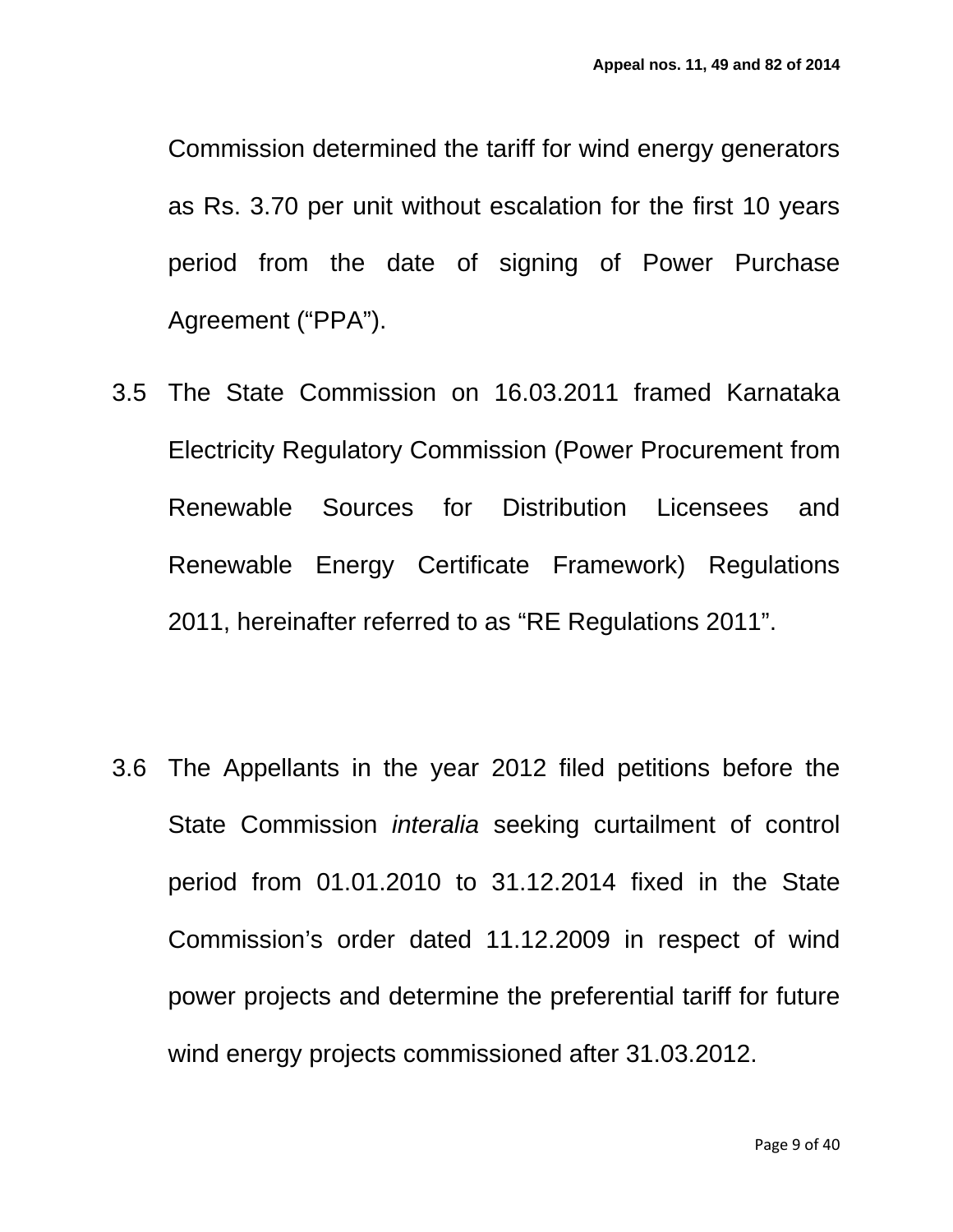- 3.7 The State Commission after hearing the parties in a public hearing passed the impugned order dated 10.10.2013. It determined tariff for wind energy projects at Rs. 4.20 per unit without any escalation for the period of PPA and held that the same shall be applicable to all the PPAs signed during the period of five years from the date of the impugned order.
- 3.8 Aggrieved by the impugned order dated 10.10.2013, the Appellants have filed these Appeals.
- 4. As the issues raised in the Appeals are similar and the impugned order is common, a common judgment is being rendered.
- 5. The Appellants have raised the following issues.
- i) The State Commission has carried out a simple average of tariffs determined for 10 years and has not levellised the tariff by taking time value of money.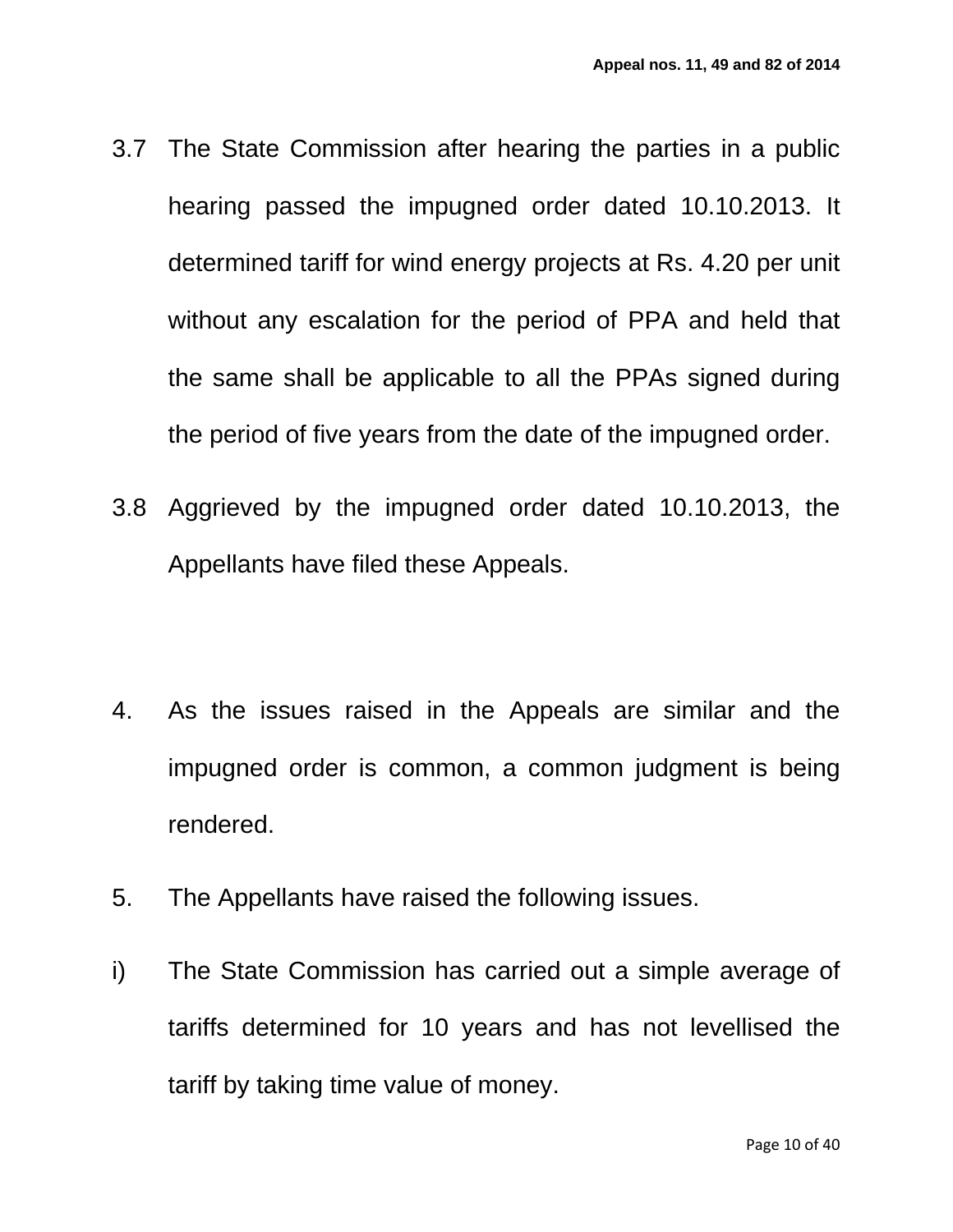- ii) The capacity utilisation factor has been fixed uniformly at 26.5% across the State without taking into consideration different wind zones and regimes.
- iii) The State Commission has fixed depreciation @ 5.83% instead of 7% without appreciating that loans are to be fully serviced within 10 years.
- iv) Operation and Maintenance expenses have been fixed at 1.25% of the capital cost with an annual escalation of 5% without any justification and without considering the Central Commission's Regulations of 2012.
- v) Rebate to Distribution Licensees:

This issue has not been pressed in view of the judgment of this Tribunal dated 28.04.2014 in Appeal no. 320 of 2013.

vi) Capital cost is inadequate. The Capital cost towards the evacuation infrastructure, impact of foreign exchange and proper indexation mechanism have not been considered.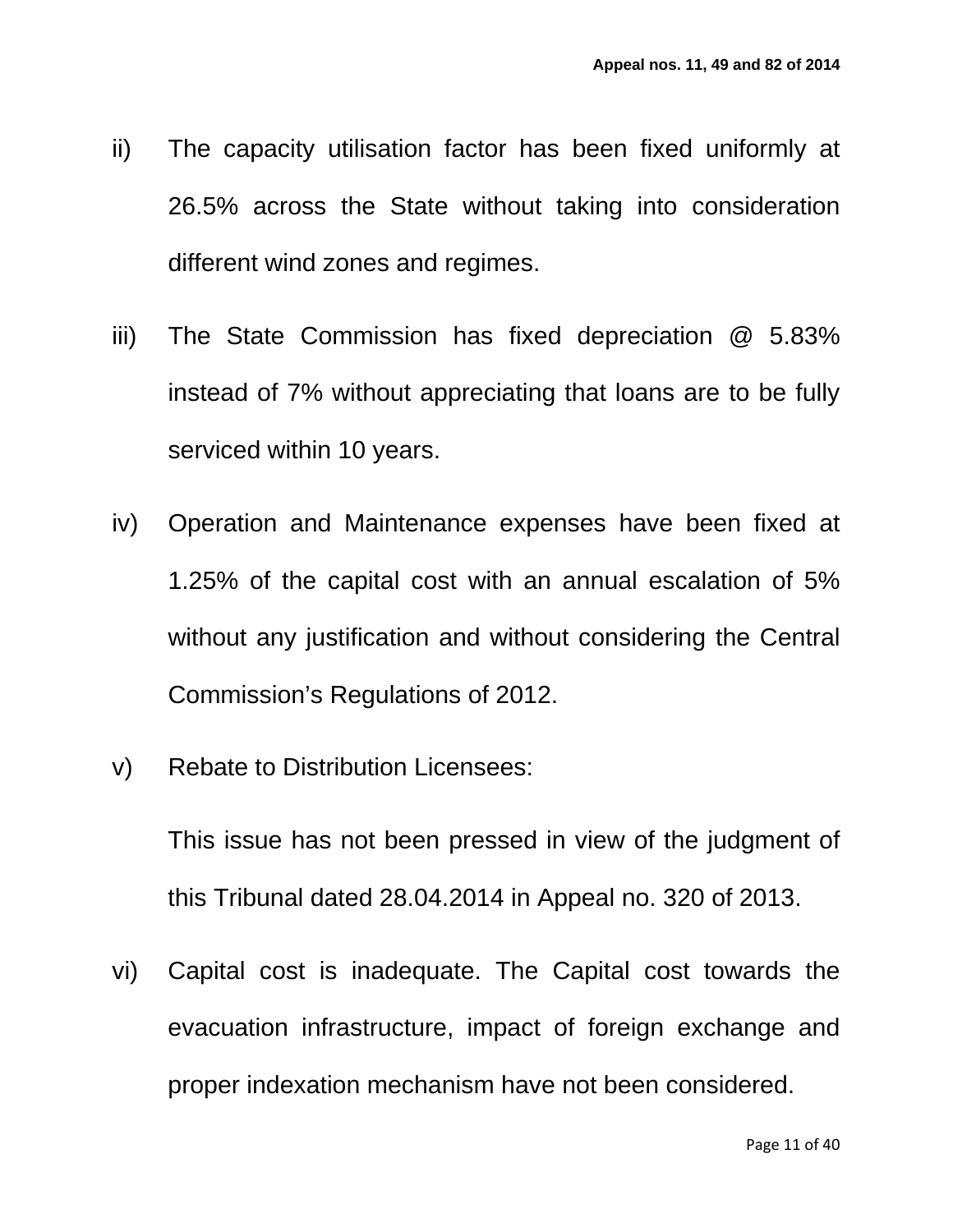- vii) Clarity on interconnection point leading to precise factoring of the transmission loses upto the point of interconnection.
- 6. On the above issues we have heard the Learned Counsel for the Appellants and the Respondents. They have also filed the written submissions. Keeping in view the contentions of the parties, the following issues arise for our consideration.
- **i) Whether the State Commission has erred in carrying out simple averaging of the tariff for 10 years without considering the time value of money?**
- **ii) Whether the State Commission has erroneously fixed the capacity utilisation factor at 26.5% across the State of Karnataka without taking into consideration the different wind zones and regimes?**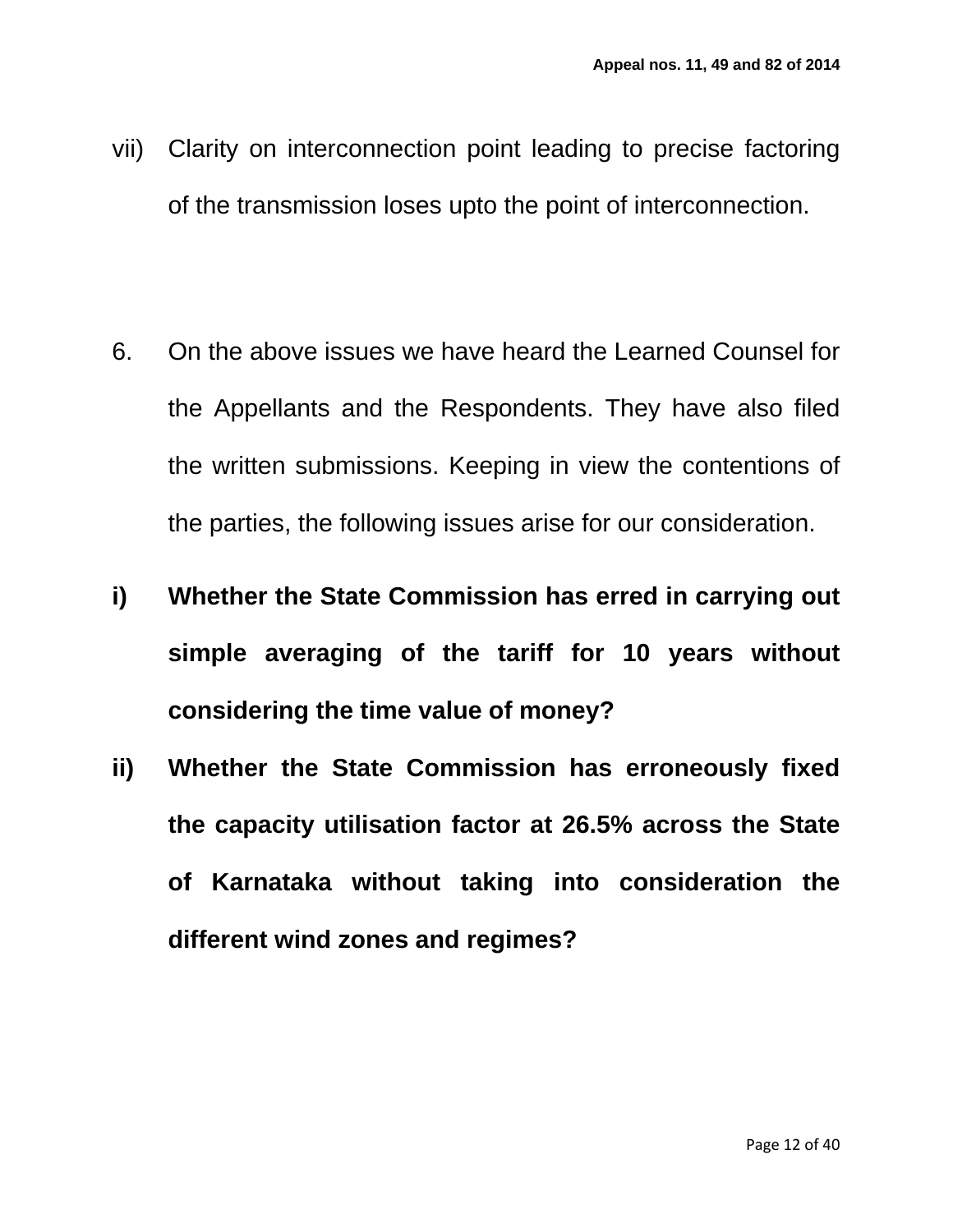- **iii) Whether the State Commission has erred in determining the depreciation at 5% without considering the loan repayment period of the wind generators?**
- **iv) Whether the State Commission has erred in fixing the Operation and Maintenance expenses?**
- **v) Whether the State Commission has erred in fixing the capital cost.**
- **vi) Whether the State Commission has failed to define the interconnection point for the purpose of accounting of the transmission losses from the generating station to the sub-station of the licensee?**
- **7. Let us take the first issue regarding the simple averaging of the tariff for 10 years without considering the time value of money.**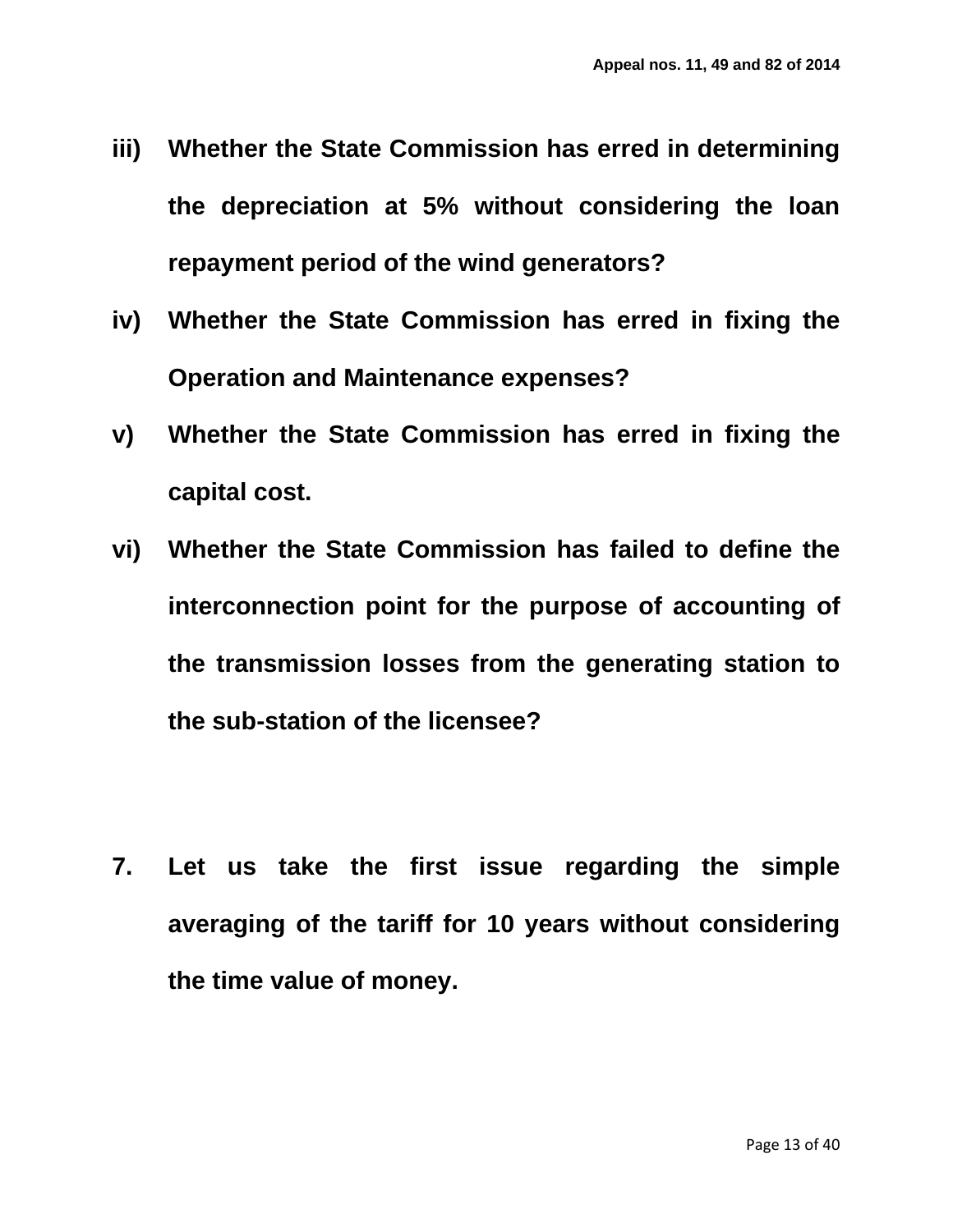- 7.1 According to the Appellants, the State Commission has done simple average of the tariffs determined for 10 years instead of applying discount factor to levelise the same in order to give time value for money in arriving at the correct levellised tariff for 10 years contrary to the judgment of this Tribunal dated 18.12.2007 in Appeal no. 205 and 236 of 2006.
- 7.2 According to Learned Counsel for the Stae Commission, the Commision has consistently followed the practice of averaging of the tariff for all renewable energy projects excluding solar projects. By applying this practice the project developed over the life of the plant gets adequate tariff, which may be more than the levellised tariff for the life of the project. Even in Appeal no. 205 and 236 of 2006 decided by the Tribunal by judgment dated 18.12.2007 referred to by the Appellants, the levellisation principle was adopted only when the tariff is determined for a period of 20 years, and not when the tariff was determined only for 10 years. In case of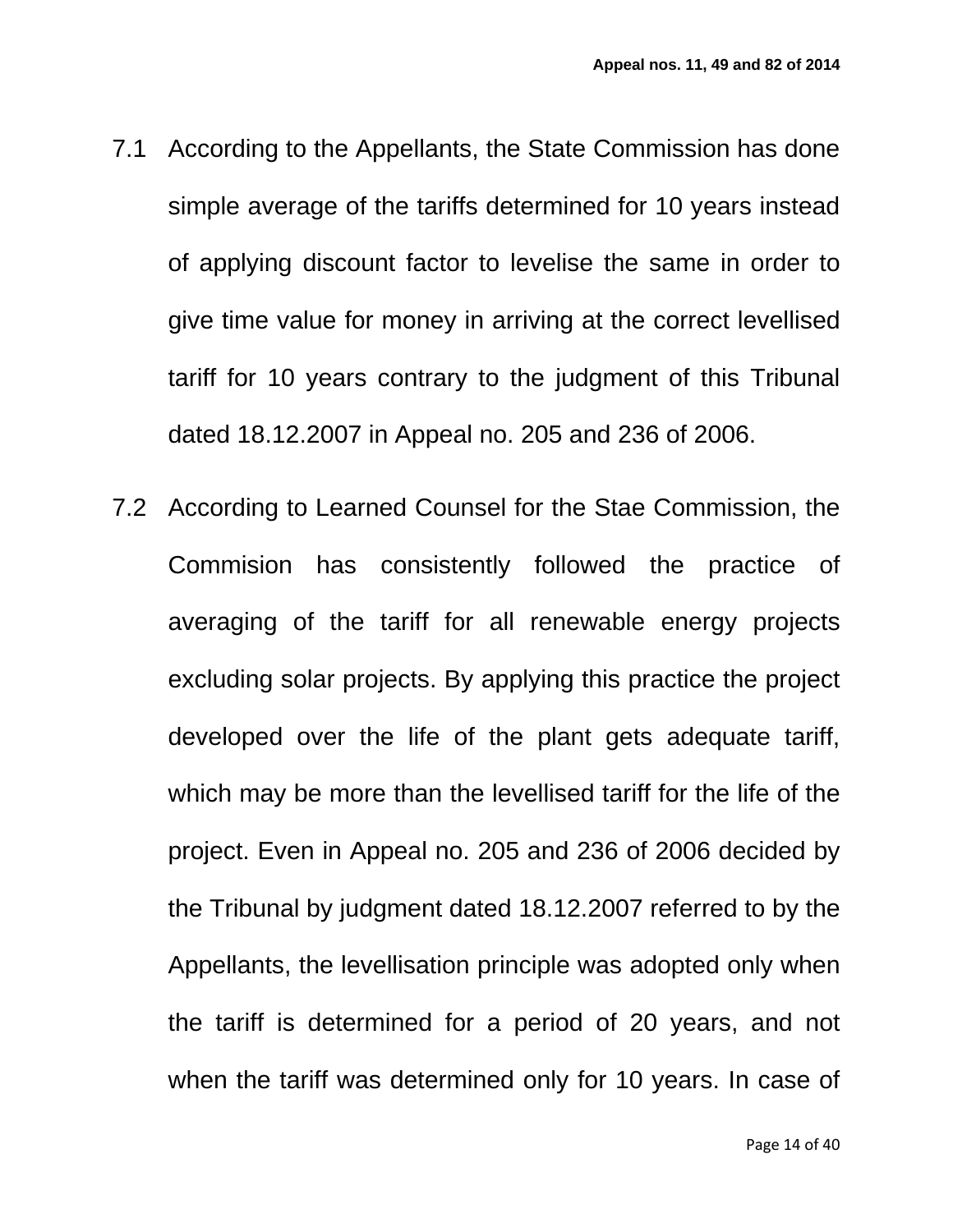solar projects, the State Commision determined the tariff for the entire life of the project in one go and in the circumstances the tariff was levellised.

- 7.3 Learned Counsel for the Respondents 3 to 7 has argued that the Central Commission's Regulations would not be applicable and applying discounting factor and levelisation of tariff would not be in the larger consumers interest.
- 7.4 Let is first examine the RE Regulations 2011 notified by the State Commission on 16.03.2011. These Regulations provide that the State Commission shall be guided by the principles and methodologies specified by the Central Commission, National Electricity Policy and Tariff Policy while determining tariff for renewable sources of energy. No tariff norms have been specified in the State Commission's Regulations.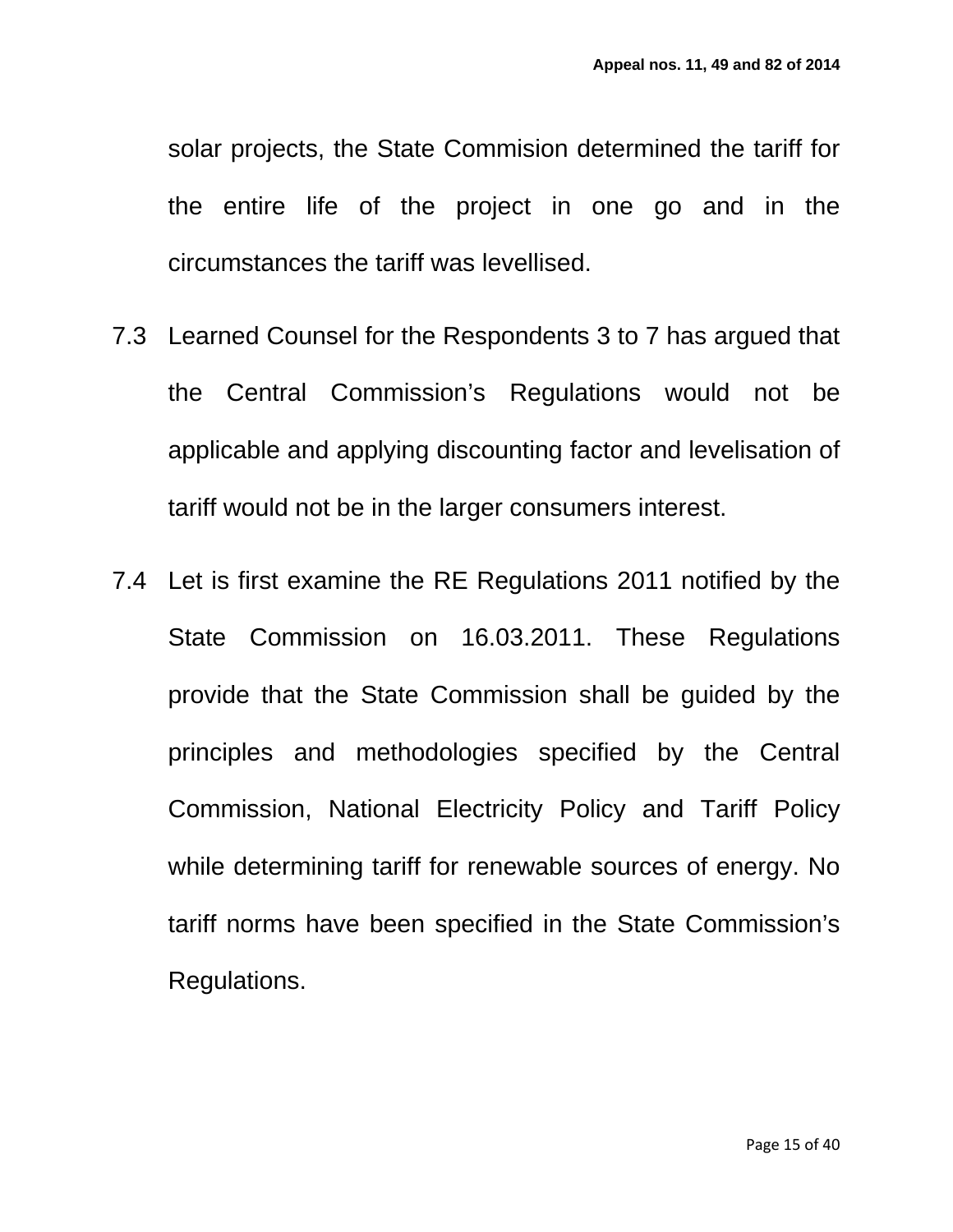- 7.5 The Central Commission's Regulations provide for useful life of 25 years for wind energy projects. However, the tariff period for wind energy projects has been specified as 13 years and the tariff determined under the Regulations is applicable for the determination of the tariff period. Regulations 10 provides for determination of generic tariff on levellised basis. According to Regulation 10 the levellisation is to be carried out for the 'useful life' of the Renewable Energy project while tariff is to be specified for the period equivalent to "tariff period". A discount factor is to be used for determining the levellised tariff.
- 7.6 Thus, as per the Central Commission's Tariff Regulations, the levellised tariff has to be determined using a discount factor as specified in the Regulations.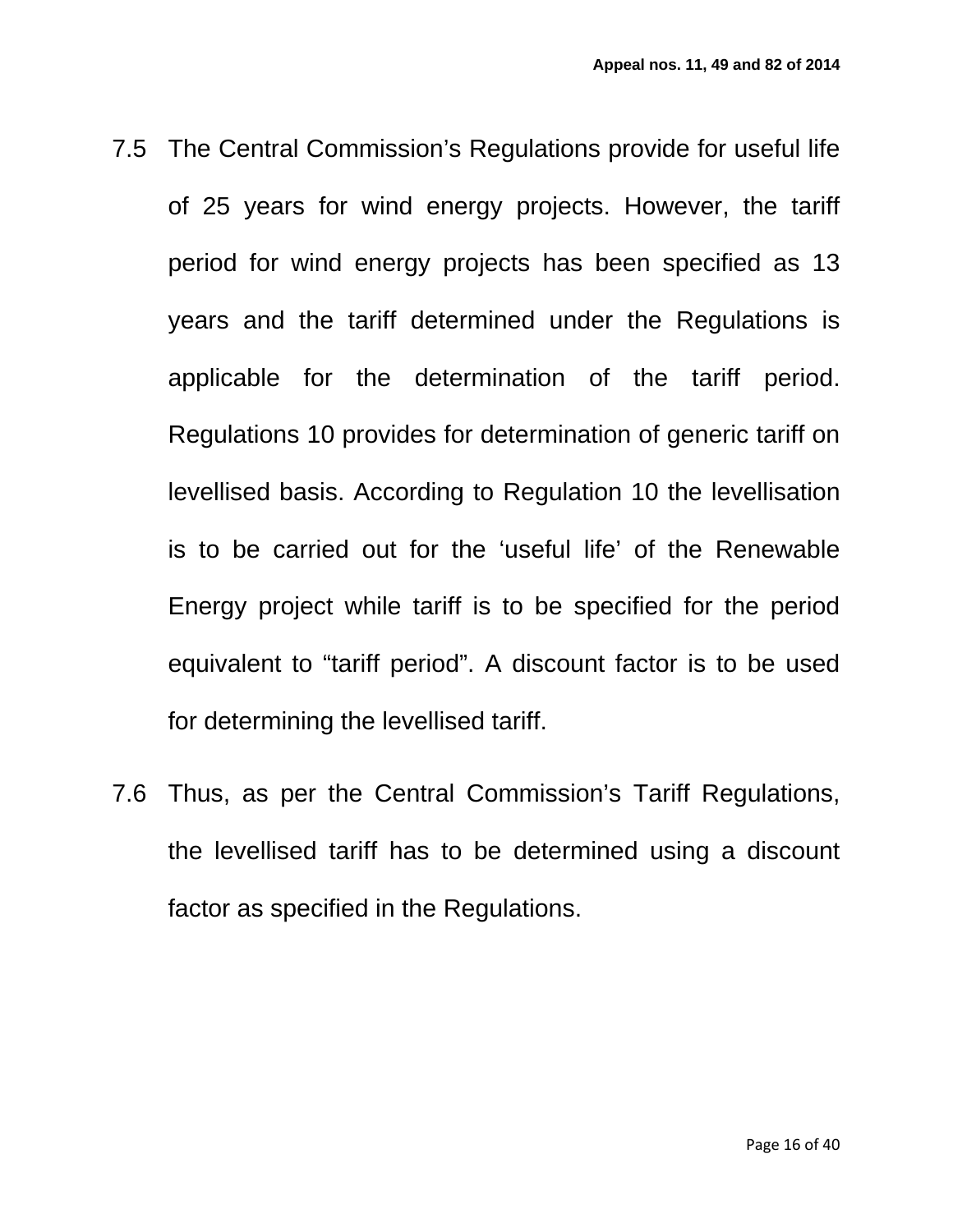7.7 The issue of average tariff vs levellised tariff has been dealt with in this Tribunal's judgment dated 18.12.2007 in Appeal nos. 205 of 2006 and 236 of 2006 in the matter of Wind Power Producers Association vs Union of India and Others.

The Tribunal held as under:

*……*

- *"11. The Supreme Court had the occasion to refer to the present value and the net present value in the case of TN Godavarman Thirumulpad Vs. Union of India & Others (2006) 1 SCC Page 1 in which the Supreme Court said as under:* 
	- *"22. Clause 6.6 which by use of the word "may" leaves it to the discretion of CAMPA to establish specialpurpose vehicles (SPV) for undertaking compensatory afforestation deserves to be amended so as to substitute the word "may" by the word "shall" so that the regeneration is done by some SPV n specified areas."*
	- *28. Cost is a function of the discount rate (a measure of the value of capital) used. Under NPV (net present value), all costs are discounted to some reference date which we have taken as 2005 for illustration. The total cost reckoned at this reference date is the sum of present value or future value of costs discounted to the year 2005. Similarly, one can calculate the present value of*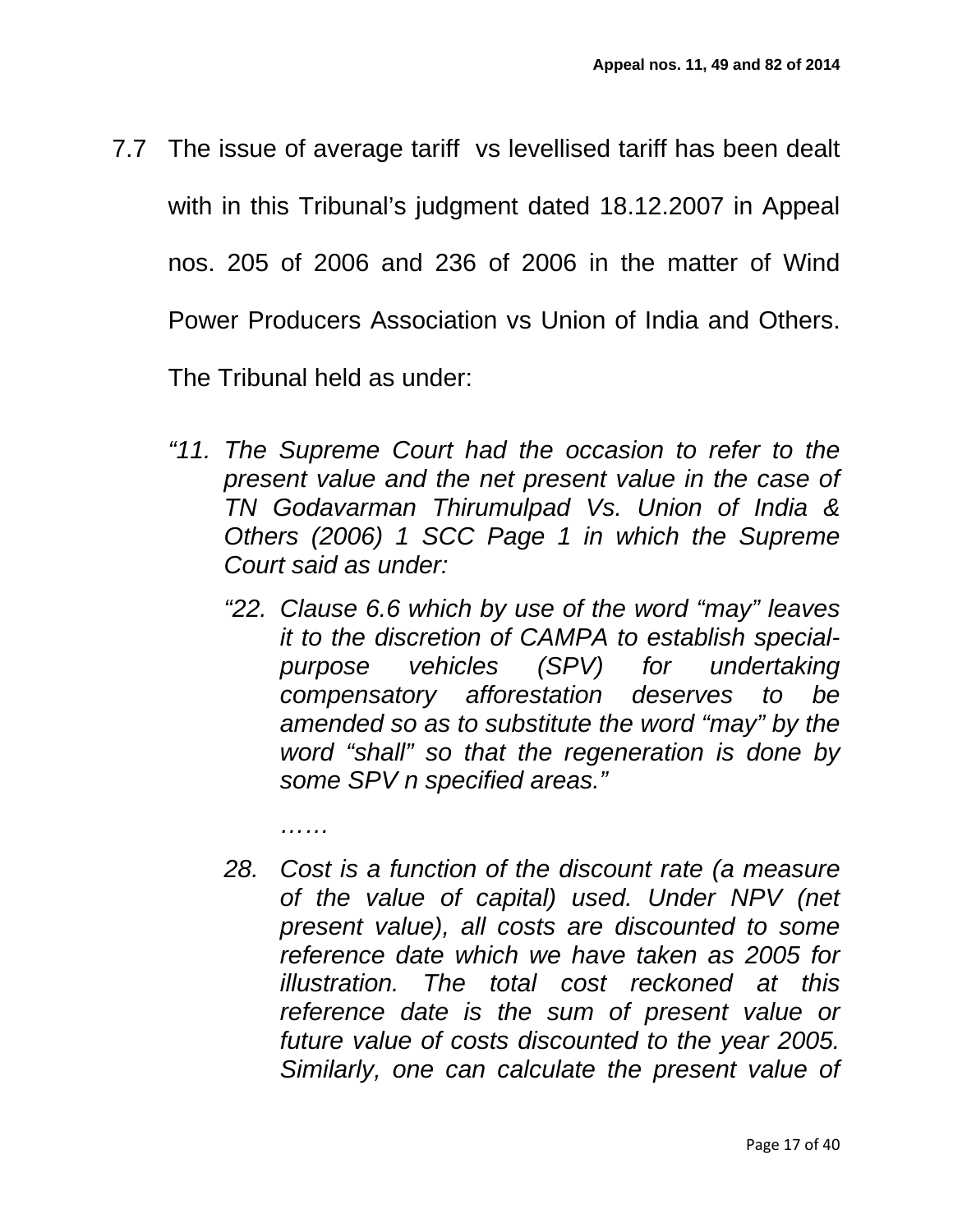*the revenues from the expected benefits of forest regeneration.* 

- *29. The question then is why charge NPV. In the case of conventional project like hydroelectric project, the accounting procedure is normally based on return on investment (ROI) in which the unit cost of energy includes return on capital, investment, depreciation of capital, annual fuel cost and operational and maintenance costs. However, ROI excludes the time value of money. It also excludes the gestation period of the project. Therefore, we have the NPV method which discounts future costs and future benefits by use of appropriate discount rate and brings down such costs and benefits to the reference date which in the present case has been assumed to be the year 2005.* 
	- *…….*
- *37. The above discussion shows that NPV helps levalising the costs of public projects like forestry. It is an important tool of SBCA. Under SBCA, benefits from each of the above environmental outputs are identifiable. Hence applying NPV, one can allocate levelised costs according to the contribution of each product in the total revenue. It is important to bear in mind that a benefit or cost received or incurred now is worth more than that received or incurred later. Therefore, using the appropriate discount rate helps to aggregate marginal benefits and costs. The choice of interest rate depends upon time preference. For public project, such as forestry, a social discount rate,*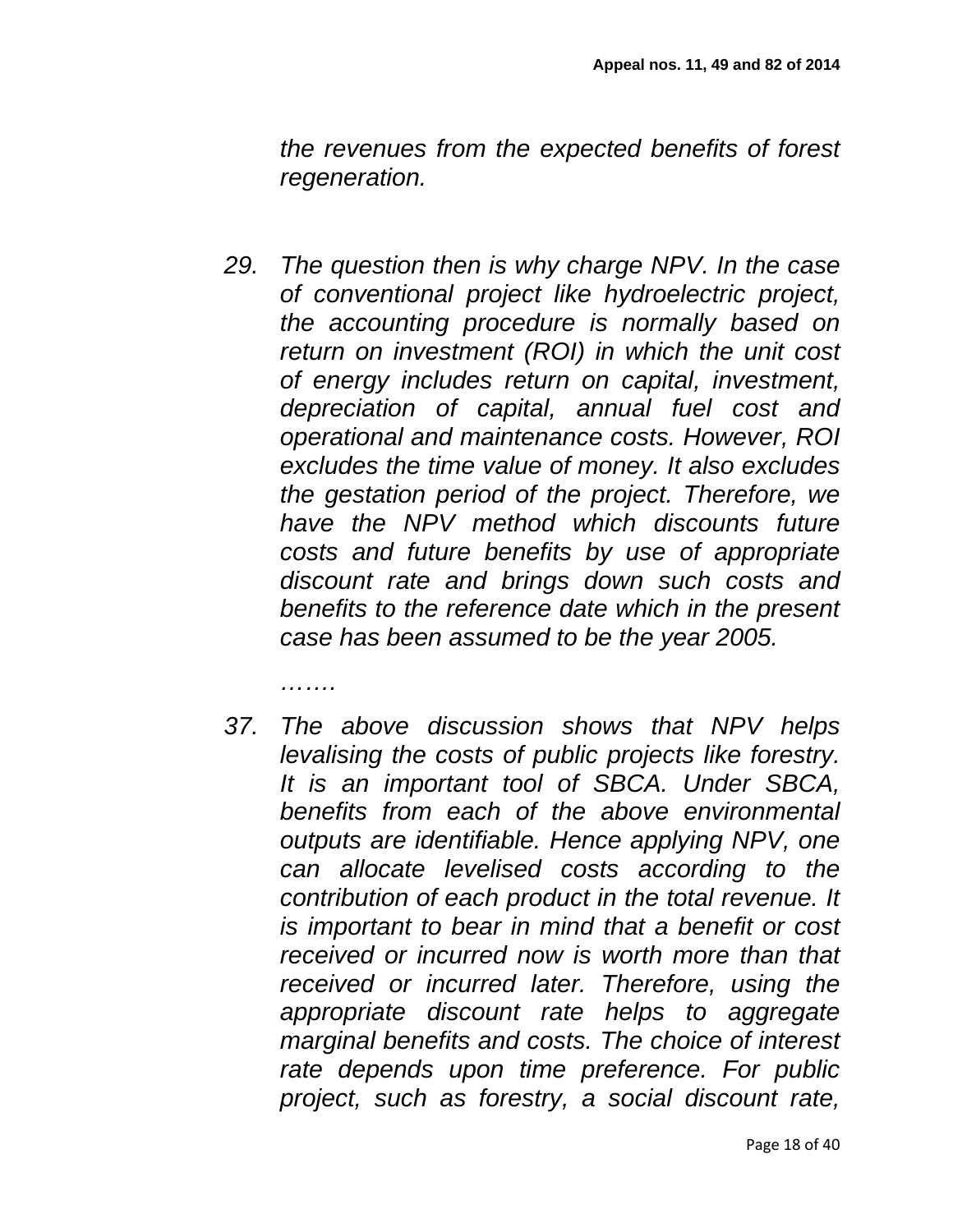*which indicates time preference of the society, should be used."*

- *12) The rate of interest or the rate at which the future value is discounted for arriving at the present value is an important criterion for levalising the future payments and present payments. When future figure is weighted with the present figure, by taking into consideration the rate of discount, the average of such weighted figures will certainly be different from the average of original figures. It cannot be said that the weight will not make any difference.*
- *13) The Commission's view that the factor "the time value of money" is taken care of by providing escalation of O&M charges, de-rating of CUF and grouping of generators in two categories is clearly an incorrect view. O&M charges will increase over time and the expected O&M charges as would stand at the future point of time is the absolute value. The same value cannot be taken today if the time value of money is taken into consideration. De-rating of CUF after 10 years or grouping of existing generators in two categories also do not satisfy the need of factoring in the time value of money. Even the Honorable Commission has not made any effort to make two parallel calculations to show how with the figures of escalation of O&M charges, de-rating of CUF and grouping of the existing generators are equal to the levelised tariff as it could be determined with a reasonable discounting factor."*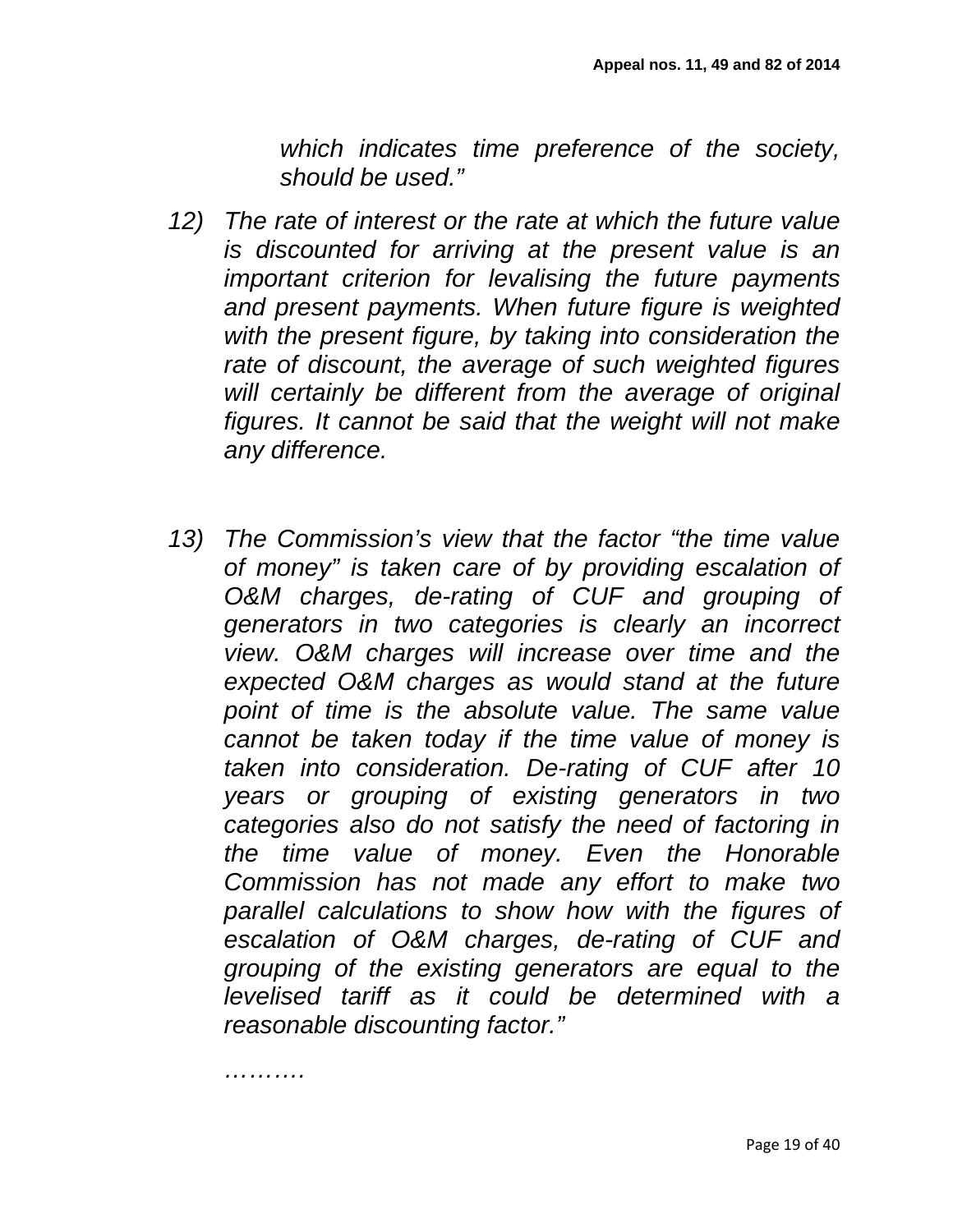- *"17) The factoring in time value of money is a rational way of looking at future incomes and future returns from an investment made today. The above orders passed by the Rajasthan and Gujarat Commissions are examples of how tariff for future years can be fixed on the basis of costs levelised over a number of years in the future."*
- *"24) Accordingly we allow the appeal and set aside the impugned tariff fixed by the Tamil Nadu Electricity Regulatory Commission by the impugned orders and direct that the tariff for the wind power producers be redetermined within the next two months by taking into consideration the time value of money. The Commission shall allow the appellant an opportunity of being heard in the process of redetermination. The members of the appellant association shall be entitled to recover from the TNEB the arrears as per the new tariff order for the period during which they have been paid at the rates fixed by the impugned orders and the TNEB shall pay the same within two months of the redetermination of tariff."*
- 7.8 The findings of the Tribunal in Appeal nos. 205 and 236 of

2006 will squarely apply to the present case.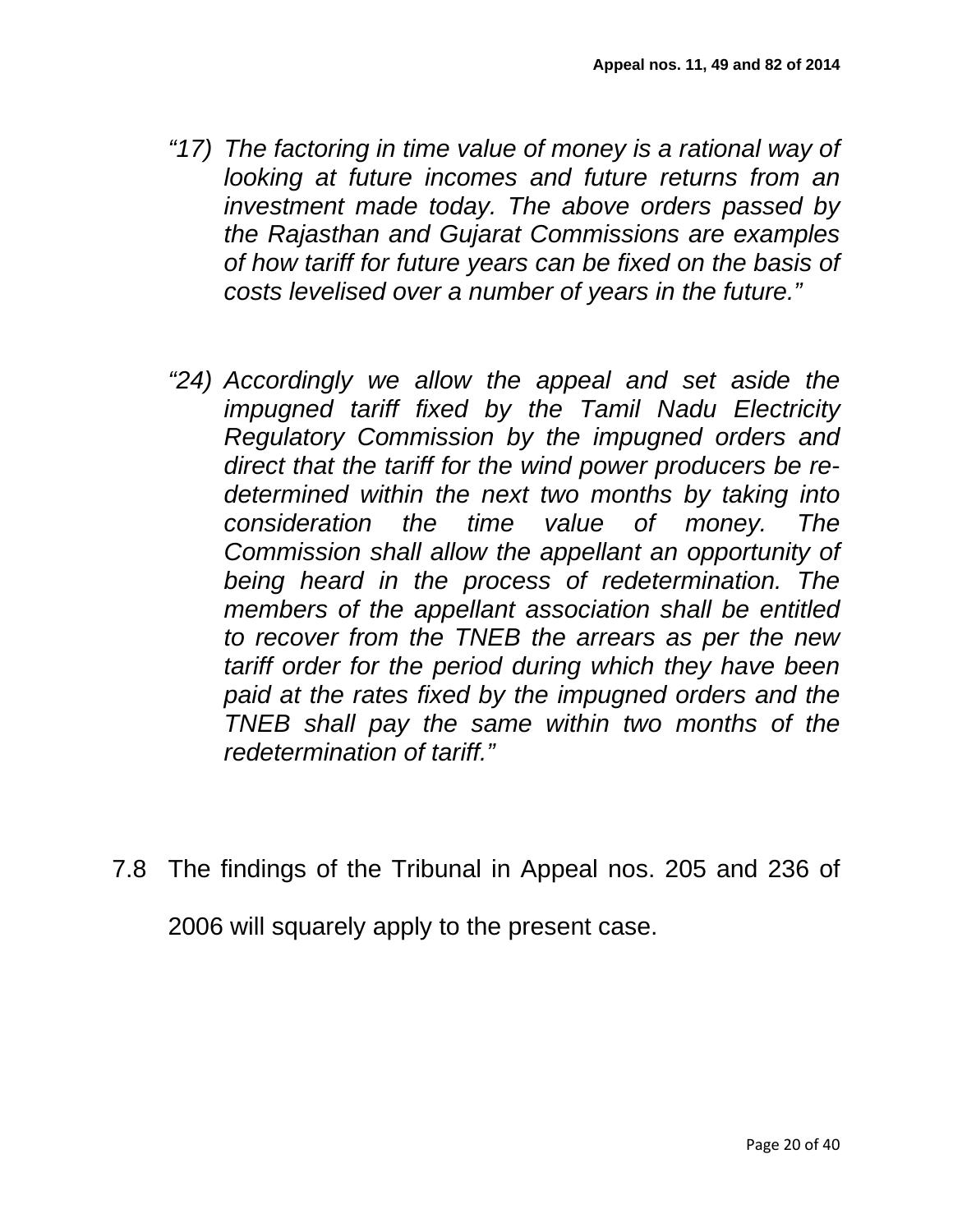- 7.9. We feel that the tariff determined by the State Commission by simple averaging of the tariff for 10 years is not correct as the average tariff will not allow the desired return to the wind energy generators. We are not agreeable to the justification given by the learned counsel for the State Commission that application of the average tariff for 10 years for the life of the project will allow a higher return to the developer. We feel that if the average tariff will give a higher tariff if applied to the life of the project, then there is all the more reason to determine the levellised tariff so as to provide a balance between the developer and the consumers. Allowing average tariff for ten years for the life of the project/entire PPA period will be detrimental to the consumers interest.
- 7.10 The State Commission as per its own Tariff Regulations is required to be guided by the Central Commission's Regulations. However, the State Commission in the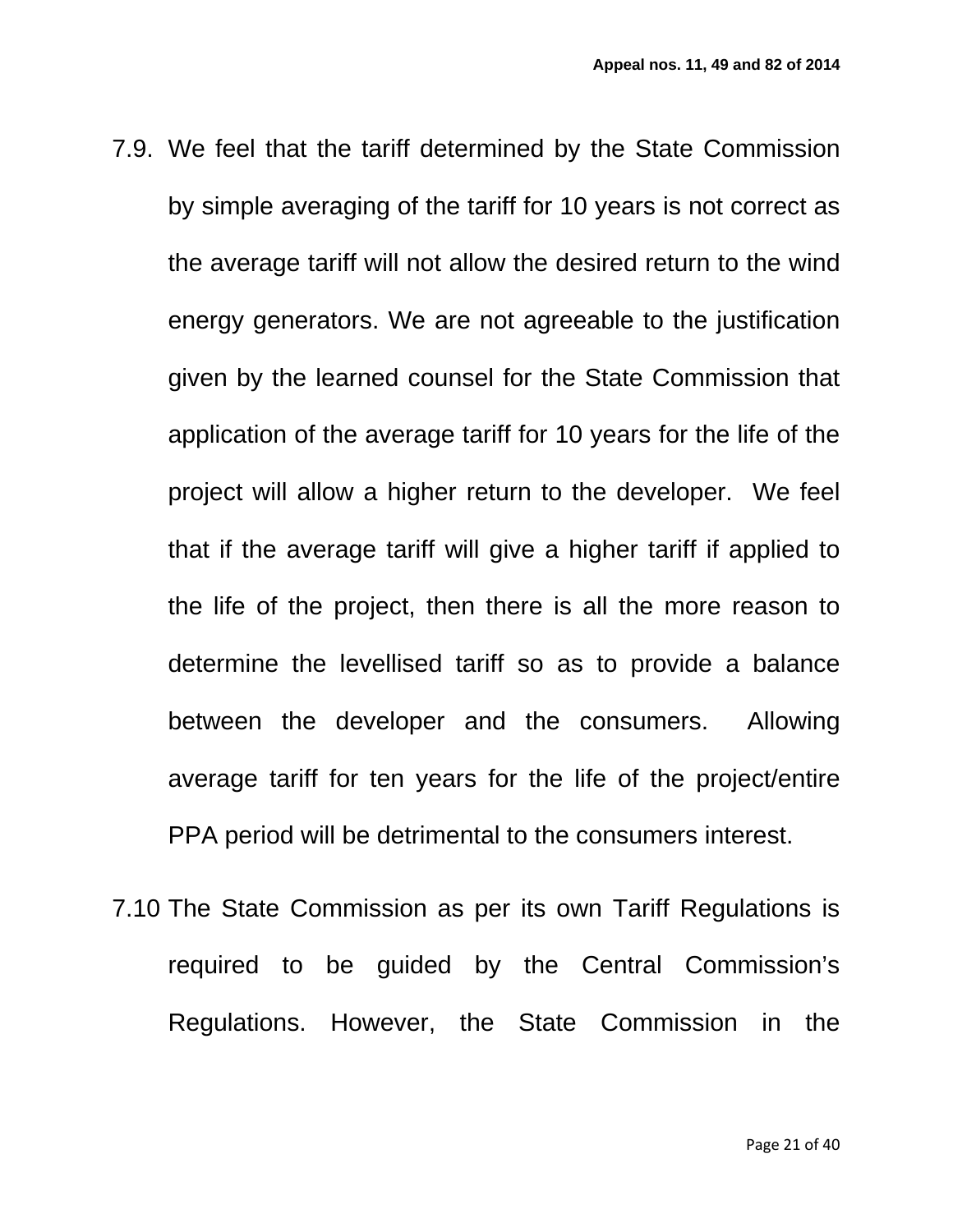impugned order has decided the tariff contrary to the provisions of Central Commission's Regulations.

7.11 We, therefore, direct the State Commission to re-determine the levellised tariff for the useful life of the project/ the entire period of PPA using a discount factor.

# **8. The second issue is regarding Capacity Utilisation Factor (CUF):**

8.1 According to the Appellants, the State Commission has fixed CUF of wind generators at 26.5% despite clearly noting the fact that 60% area in the State falls in the Zone where the wind power density can only yield a CUF of about 20% and 25% of the area in the State is in the Zones which have wind power density of a level to yield CUF of 22% to 25%. The State Commission was not correct to fix CUF at 26.5%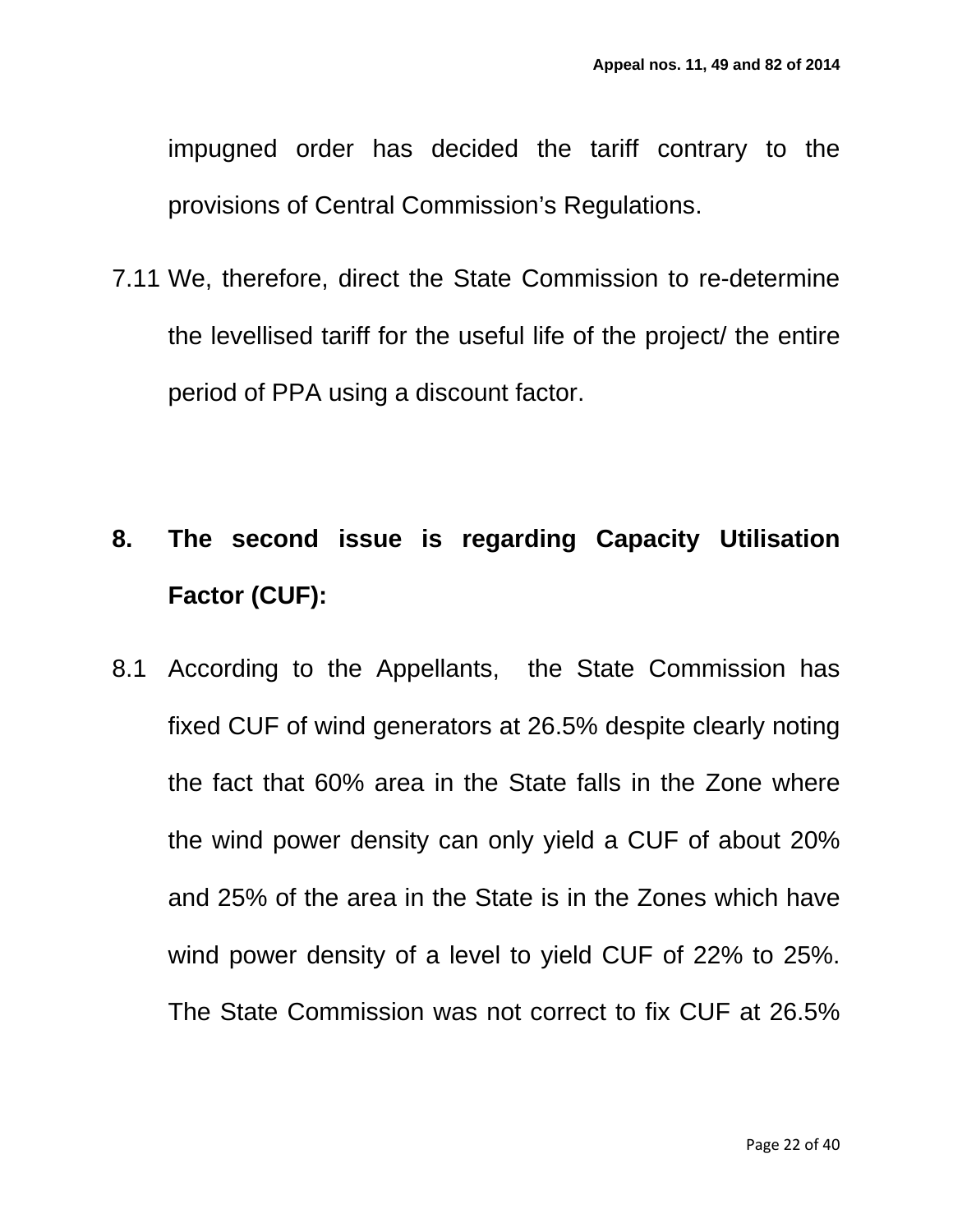only on the basis of 15% of the area which according to the State Commission can yield a CUF of more than 30%.

8.2 According to Learned Counsel for the State Commission, the Appellants have solely relied on Indian Wind Atlas of 2010 publication by the Centre for Wind Energy Technology (C-WET) as per which at 50 meter hub height, 60% of the State is in Zone – 1 capable of yielding of CUF about 20%; 25% of the State in Zone-2 and 3 with CUF potential of 22% to 25% and only remaining 15% of the State in Zone – 4 and 5 is capable of yielding CUF of more than 30%. The technology in wind turbine has significantly improved and 80 meters and even higher hub height turbines are now available. The efficiency of the turbine has also been increased. In the impugned order, the State Commission has allowed significant increase in capital cost at Rs. 5.6 crores per MW including transmission cost as against Rs. 4.7 crores per MW previously approved. In the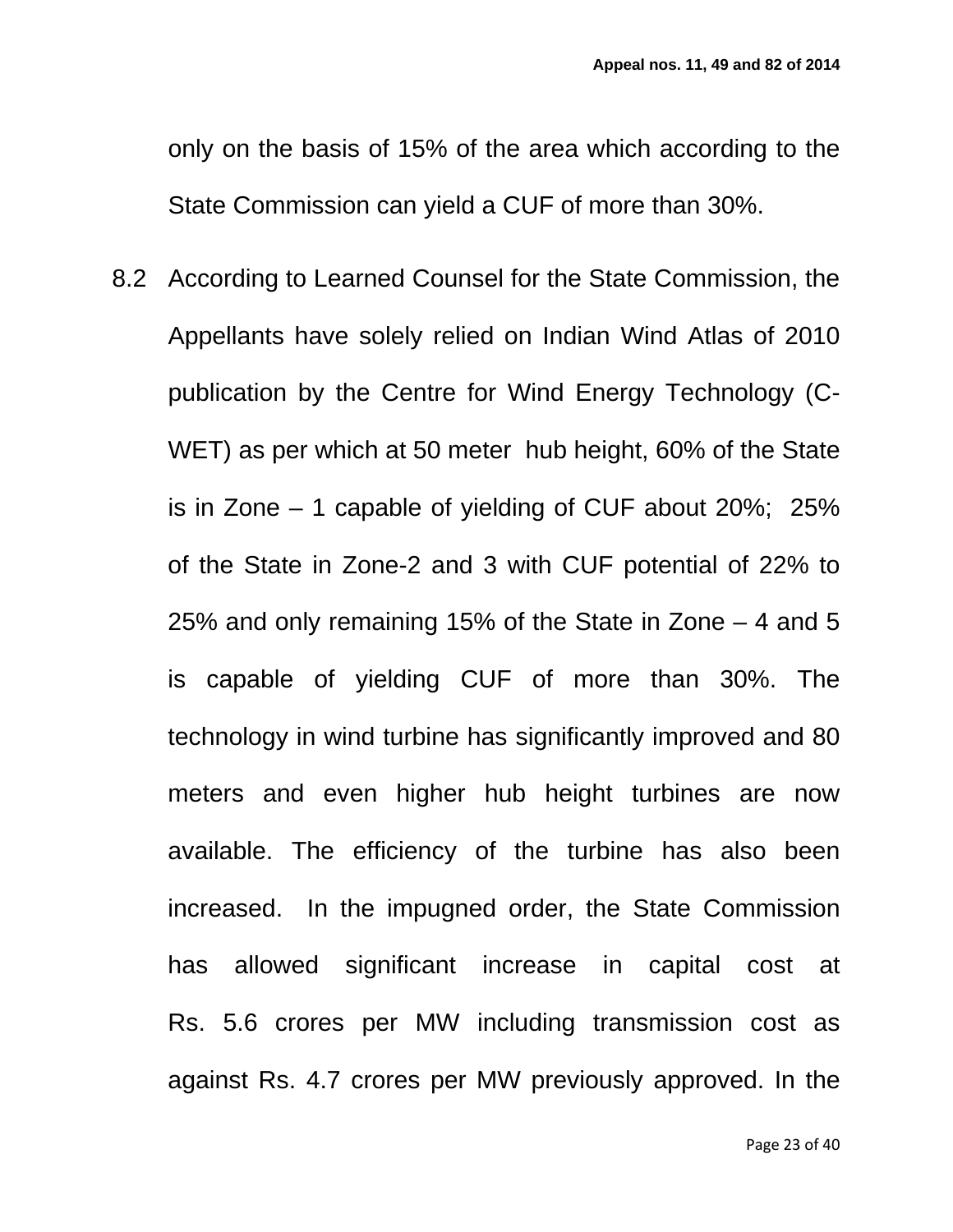circumstances, when the State Commission has increased the capital cost, it should be possible for the developers to use new technologies capable of achieving higher CUF due to increase in hub height to 80 meter and above. Thus, the CUF at relatively low potential areas is capable of being improved.

- 8.3 Similar arguments has also been extended by the Learned Counsel for the Respondent nos. 3 to 7.
- 8.4 Let us examine the impugned order.
- 8.5 The State Commission has indicated that the Wind Atlas of 2010 published by C-WET indicates 60% of the State was in Zone –I with wind Power Density of less than 200 W/ M² and capable of yielding CUF of about 20% at 50 meters hub height. Other areas consisting of about 25% of the State's area have WPD of 200 to 300 W/M² (Zone 2 and 3) with CUF potential of 22 to 25%. The remaining area of 15% was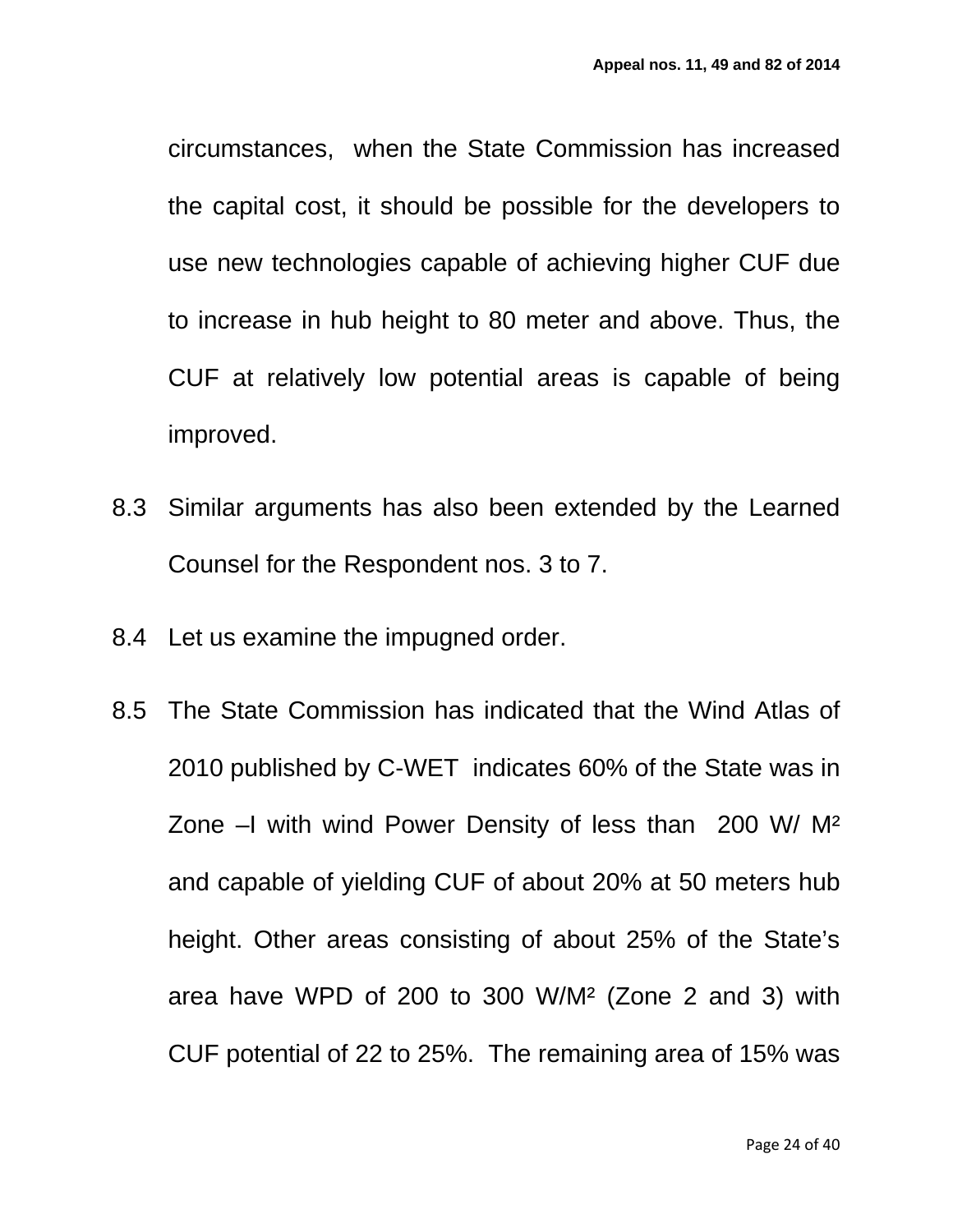classified at Zone 4 and 5 and has a potential of 300 Watts/ M²**,** capable of yielding a CUF of more than 30%. However, with the advancement of the wind turbine technology and adoption of installation of units at higher hub heights of 80 meters and above, the CUF of even relatively low potential area is capable of being improved. As the State Commission has allowed increase in capital cost, it should be possible for the developers to adopt improved technology and install machinery at higher hub height to achieve higher CUF. Accordingly, the Central Commission specified a normative CUF of 26.5%.

8.6 We find that Central Commission's Regulations provide CUF varying from 20% to 32% for mean wind power density (W/M²) from upto 200 to more than 400. The wind power intensity is to be measured at 80 meter hub height. For upto 300 W/M² wind power density, the CUF has been considered as 25%.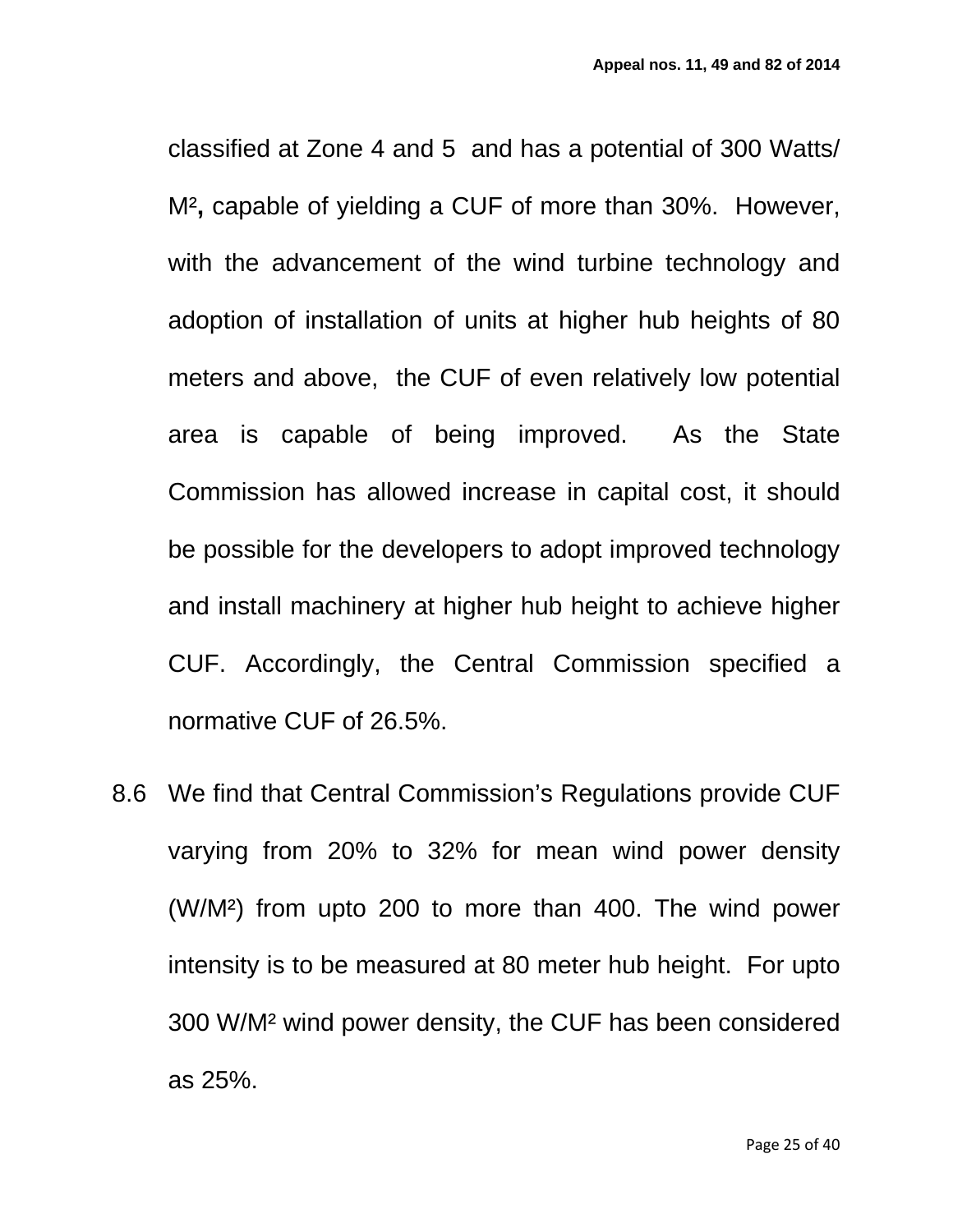- 8.7 We find from the data considered by the State Commission in the impugned order that 85% of the area in the State lies in Zones with WPD of upto 300 W/M² with CUF potential of 20% to 25%. The data furnished by the State Renewable Energy Development Agency also indicates actual average CUF of 21.18% for the wind energy generators installed in the State. We find that the State Commission without any supporting data or a scientific study on WPD for 80 meters hub height and cost of higher hub height wind generator has concluded that, it should be possible to achieve the specified CUF with higher hub height.
- 8.8 We, therefore, direct the State Commission to reconsider the issue and decide after considering a scientific study or supporting data available for the State from C-WET or any other reliable data. The State Commission may also take into consideration the actual wind energy generation data available with the distribution licensees for the existing wind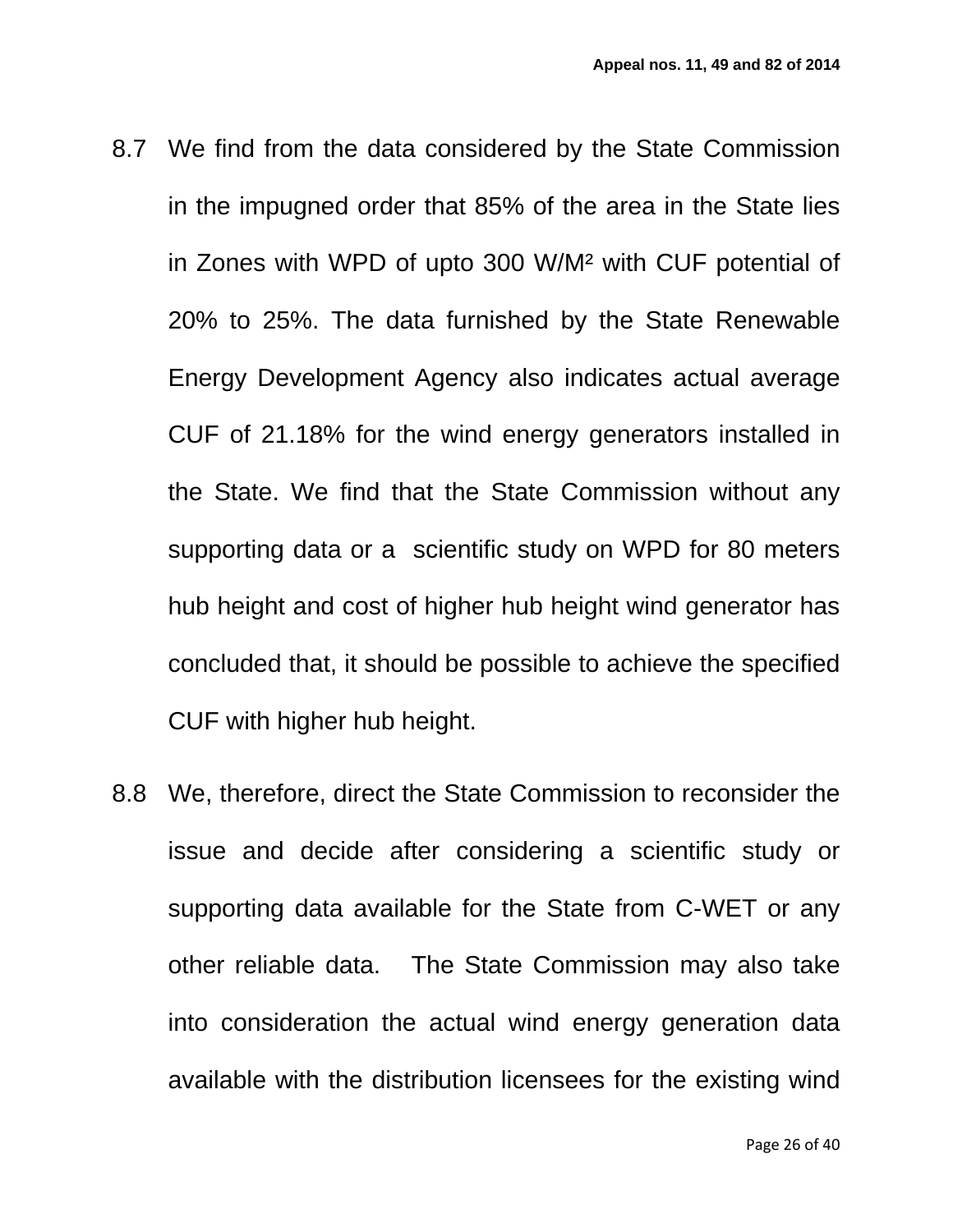power generators for different areas of the State and the Regulations and object and reasons of the Regulations of the Central Commission.

### **9. The Third issue is regarding Depreciation:**

- 9.1 According to the Appellants, the State Commission has failed to appreciate that loan tenure of the debt component is 10 years and the loan has to be fully serviced during the said 10 years. The fixation of depreciation at 5.83% has been done on the basis loan to be serviced in 12 years which is erroneous.
- 9.2 The Respondents have argued that the claim of the Appellants that depreciation ought to have been 7% is erroneous. The Central Commission's Regulations 2012 take into account land cost which never depreciates. Salvage value of the asset is determined at 10% and the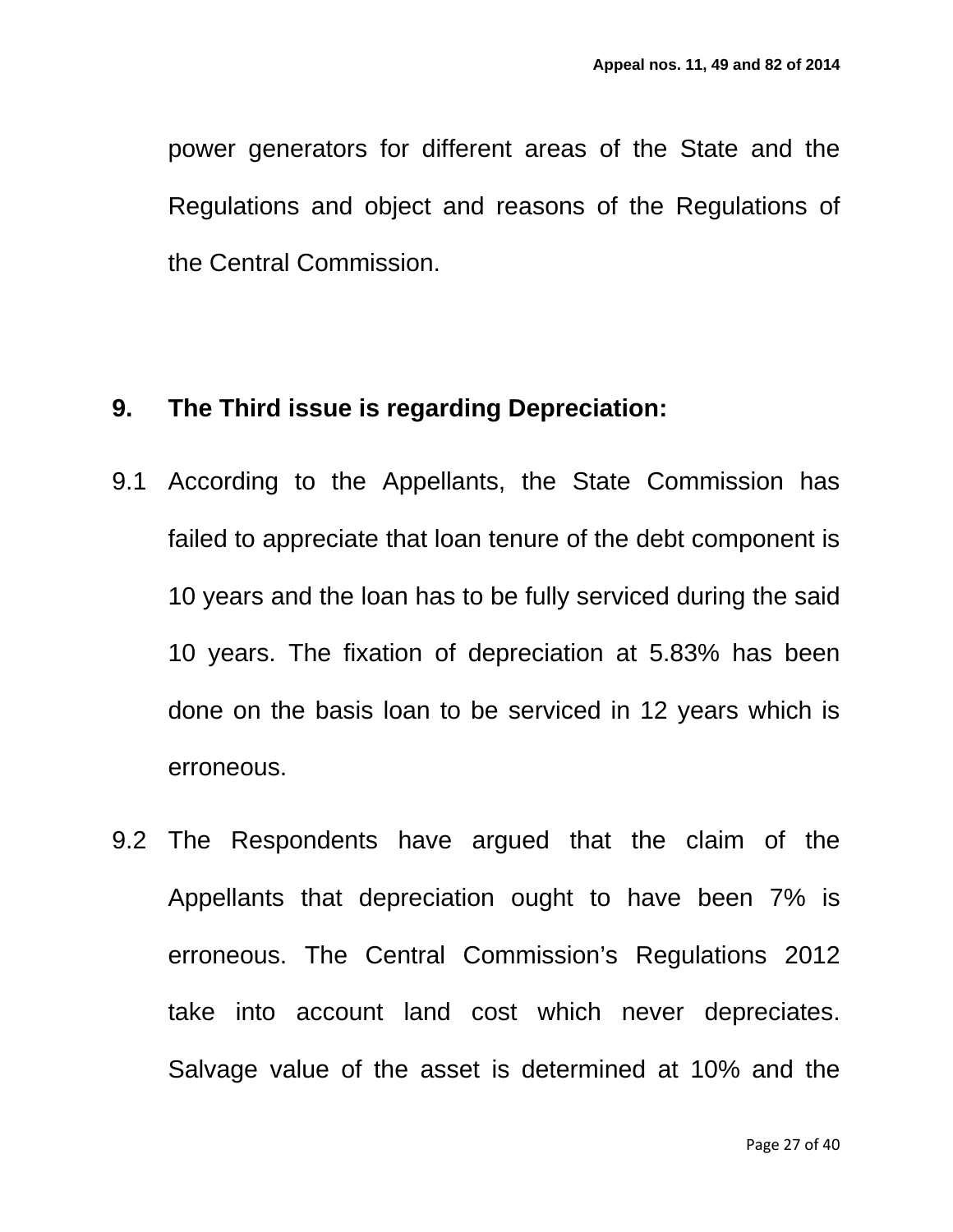same has not been factored in addition to land value which is estimated to be 5%

9.3 We find that the Central Commission's Regulations provide for depreciation rate for the first 12 years tariff period as 5.83% and the remaining depreciation spread over the remaining useful life of the project from the  $13<sup>th</sup>$  year onwards. We find that the State Commission allowed depreciation according the Central Commission's Regulations. The Appellants for other parameters are requesting for considering the Central Commission's Regulations but for depreciation they want a different norm. We do not find any infirmity in the orders of the State Commission in following the Central Commission's Regulations. The State Commission while determining the levellised tariff for the life/PPA period shall also follow the Central Commission Regulation regarding depreciation for the period beyond 10 years.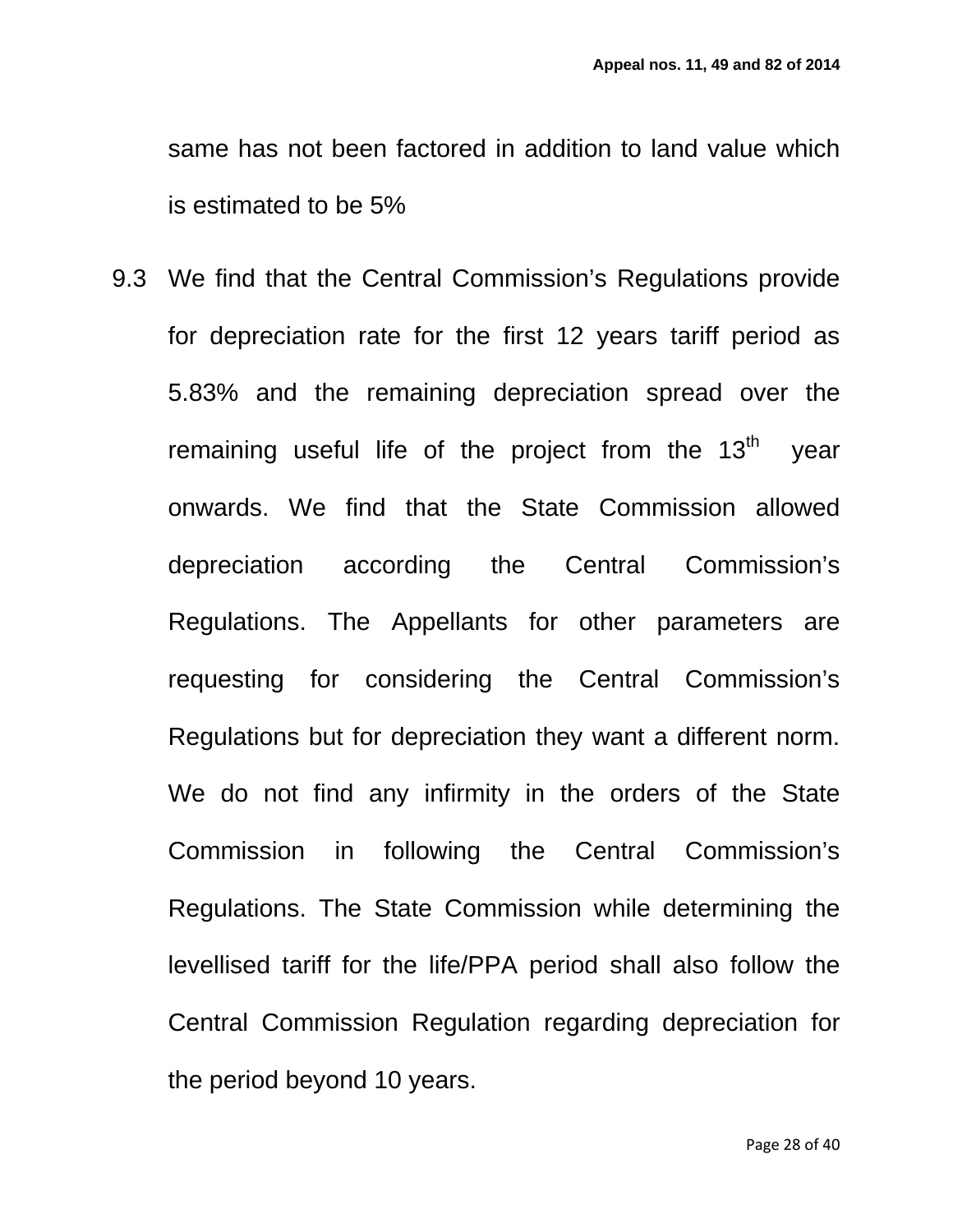## **10. The fourth issue is Operation and Maintenance Expenses:**

- 10.1 According to the Appellants, the State Commission has fixed Operation and Maintenance expenses at 1.25% of the capital cost with annual escalation of 5% which is not in consonance with the Central Commission's Regulations.
- 10.2 According to the Respondents, the State Commission in the order dated 11.12.2009 allowed O&M at 1.25% of the capital cost with an annual escalation rate of 5%. Based on above, the O&M expenses for FY 2012-13 worked out to be Rs. 6.75 lakhs per M/W and the same has been allowed.
- 10.3 We find that the Central Commission in its Regulations has provided for O&M expenses of 9 lakhs per M/W for the period FY 2012-13 to be escalated annually @ 5.72% over the tariff period to compute the levellised tariff.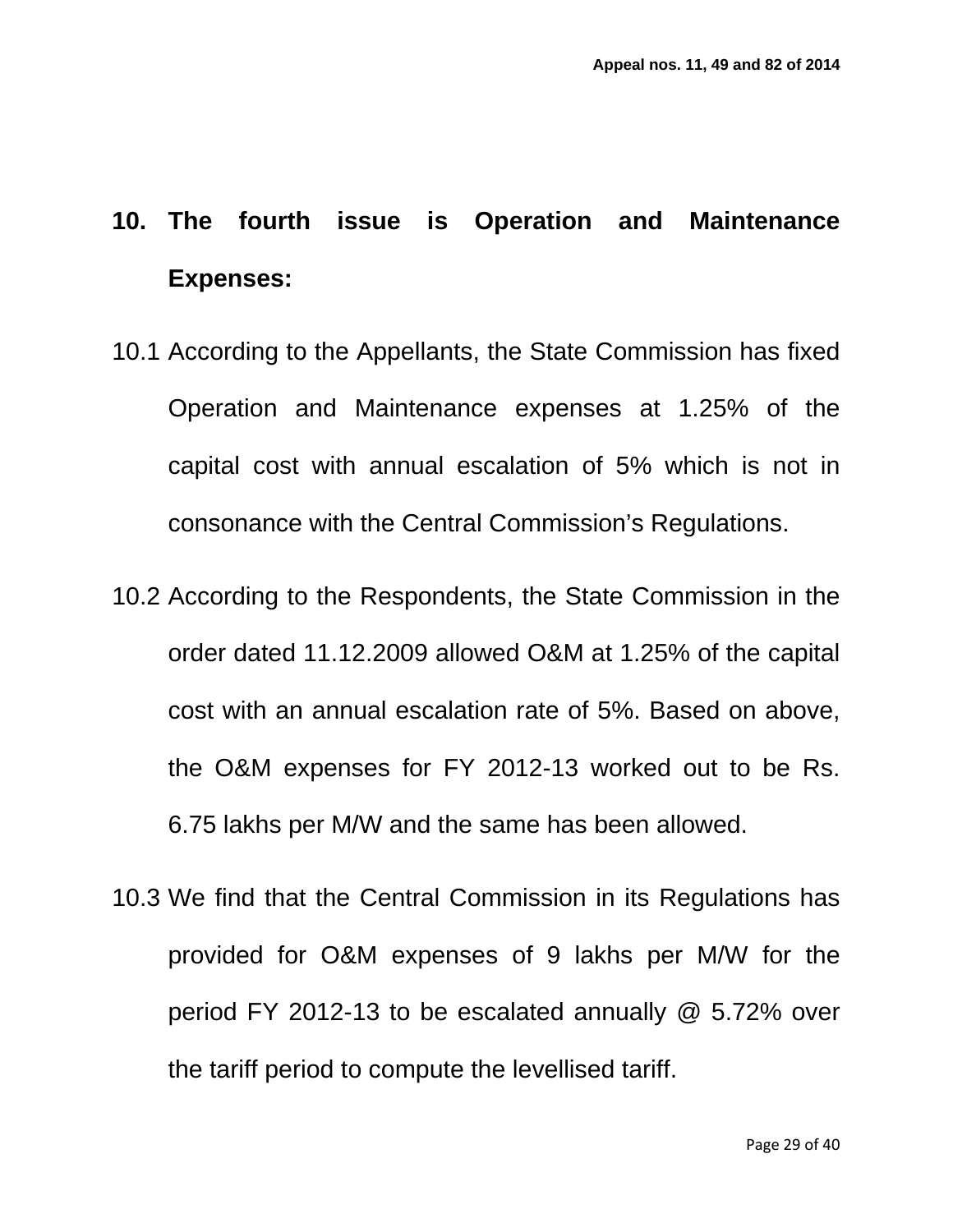- 10.4 We find that the State Commission has considered the O&M cost of 5.875 lakhs per MW considered in its tariff order dated 11.12.2009 and escalated it by 5% annually and computed the figure of 6.75 lakhs per MW for FY 2012-13. The State Commission has also recorded that it has decided to retain O&M cost at the same percentage i.e. 1.25% of the capital cost with 5% escalation annually. Thus, the State Commission has followed the same approach has followed in the previous tariff order.
- 10.5 We find that in the impugned order the State Commission has followed the same norm of 1.25% for O&M expenses as decided in the previous tariff order. However, in the impugned order, the State Commission has fixed the capital cost of 5.6 crores/MW. Calculating @ 1.25%, this would give O&M cost of Rs. 7 lakhs/MW. The State Commission is guided by the Central Commission's Regulations. However, in the present case, the State Commission has decided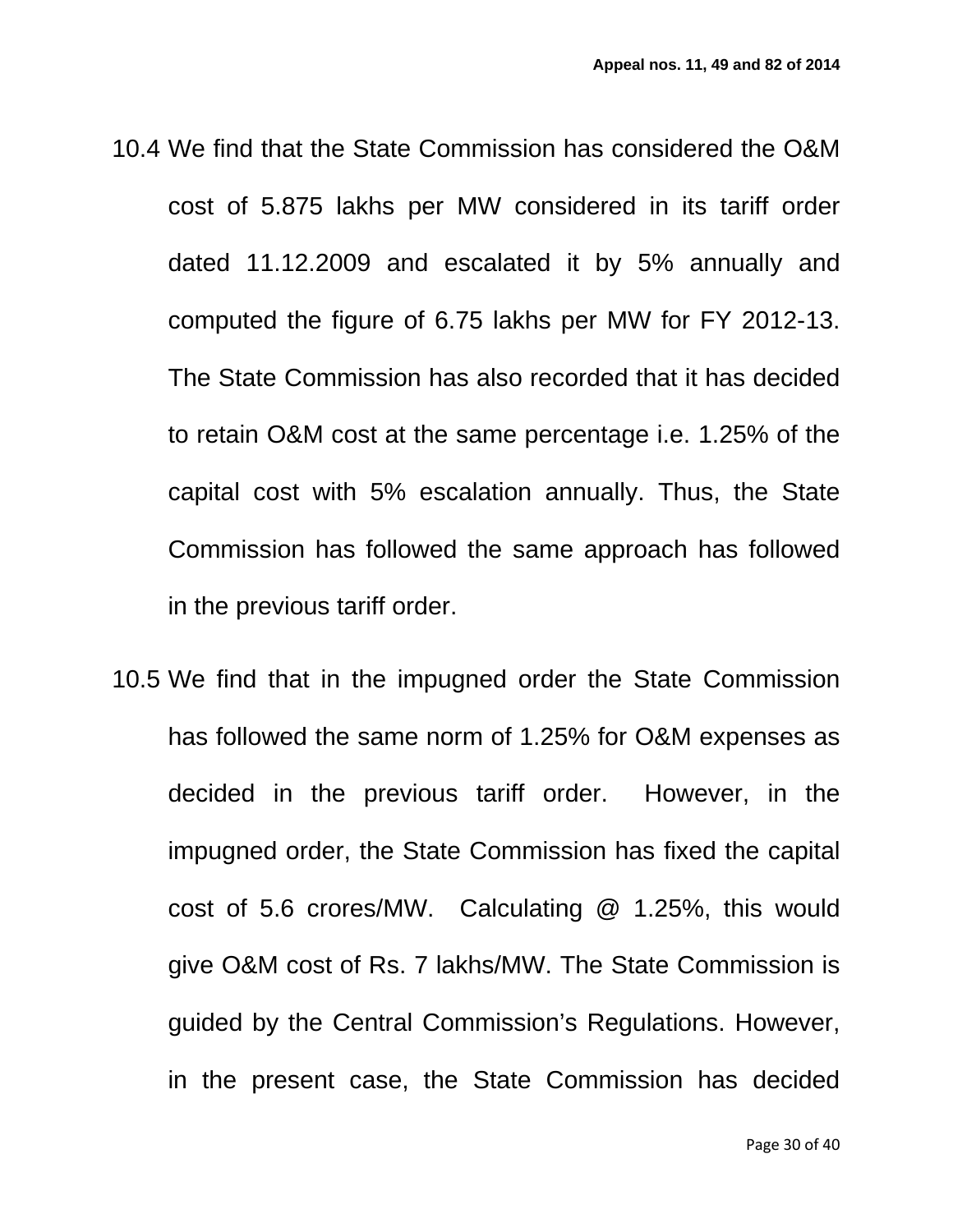O&M cost different form that specified in the Central Commission's Regulations without giving any reason. We, therefore, remand the matter to the State Commission to reconsider and if it is adopting value different from the Central Commission Regulations, it should give proper reason for the same. Accordingly, ordered.

## **11. The Fifth issue is regarding determination of capital cost raised in Appeal No. 82 of 2014.**

- 11.1 The issue raised by the Appellant is that in capital cost there is inadequate provisions towards evacuation infrastructure and impact of foreign exchange and proper indexation mechanism has not been considered.
- 11.2 The Learned Counsel for the Respondents has argued that the Appellant has raised a issue of only general and vague in nature and no details have been provided as to what is the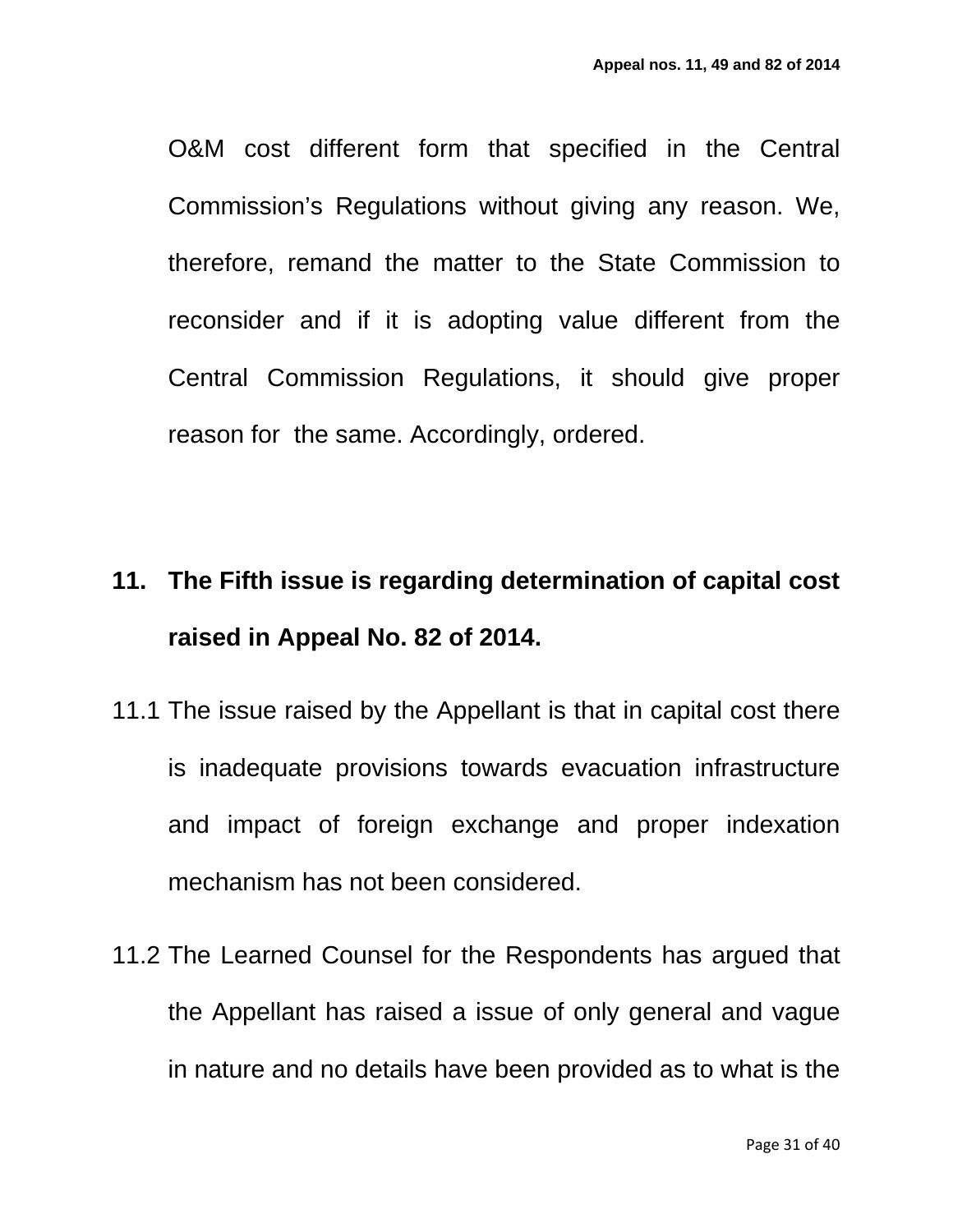actual cost incurred by the Appellant. Regarding the indexation of capital cost for calculating the capital cost for the control period it is submitted by the learned counsel for the State Commission that whenever there are changes in circumstances and revision in capital cost, the State Commission has re-determined the capital cost and other norms and parameters. The Learned Counsel for the State Commission has stated that the RE Regulations 2011 allow determination of tariff for renewable energy sources any time either *suo moto* or on application by distribution Licensees. Therefore, there is no need for an indexation mechanism. The capital cost can be revised by the Commission whenever the need arises. Regarding the foreign exchange variation it is submitted by the Respondents that the cost is incurred by the developers in Indian Rupee and therefore, there is no justification in providing for foreign exchange variation.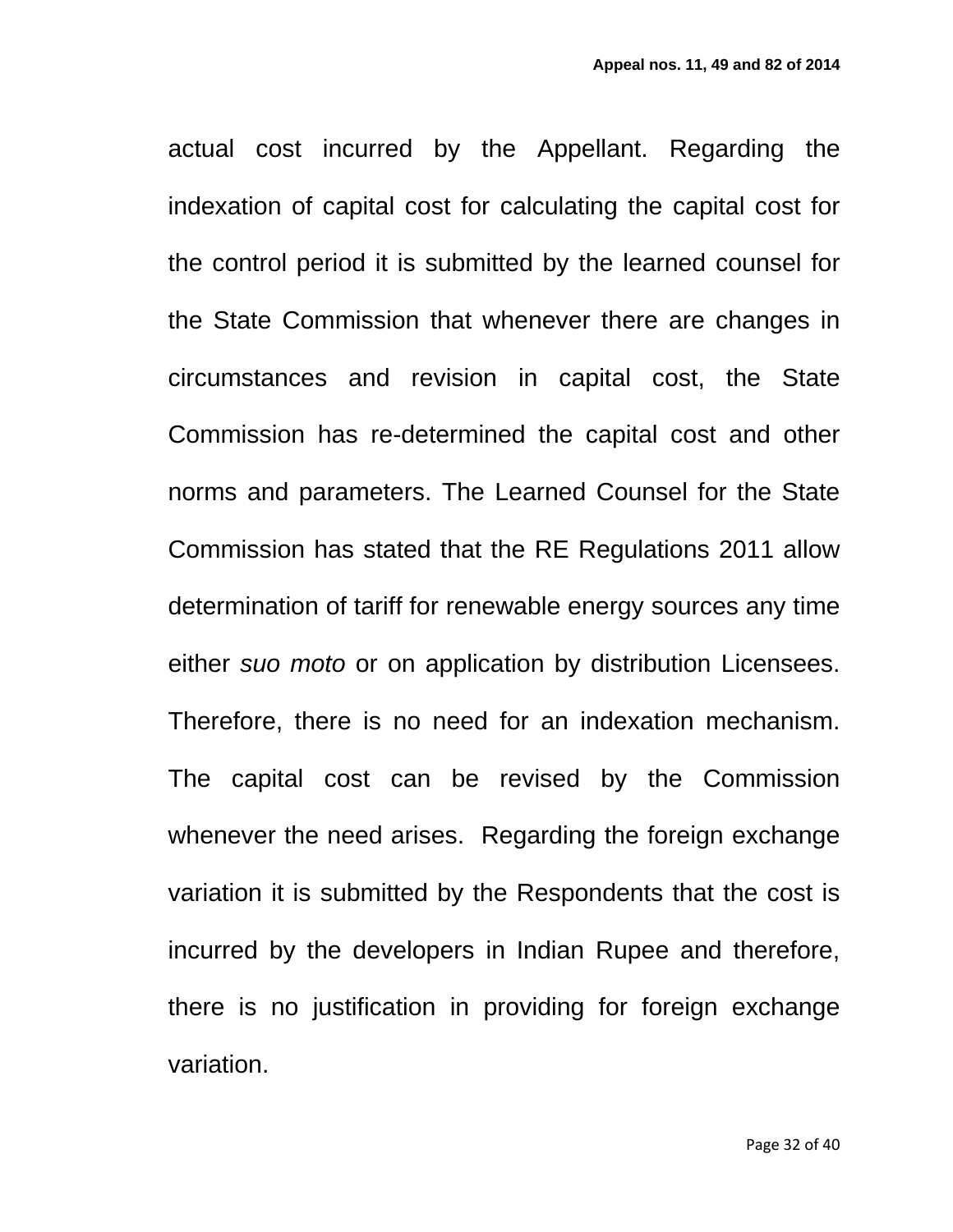- 11.3 We find that the Central Commission in its Regulations has determined the capital cost of Rs. 5.75 crores per M/W for FY 2012-13 and also determined the capital cost indexation mechanism for adjustment in capital cost over the control period linked to wholesale price index for steel and electrical machinery. However, the State Commission has not included any indexation mechanism and decided the fixed capital of 5.6 crores per MW for the entire control period.
- 11.4 We feel that the State Commission should have included the indexation mechanism to allow for the escalation in cost linked to the price indices over the control period. Accordingly, we remand the matter to the State Commission to reconsider the issue and decide capital cost indexation mechanism for determining the capital cost for the control period. Alternatively, the State Commission can carry out the exercise every year before the commencement of the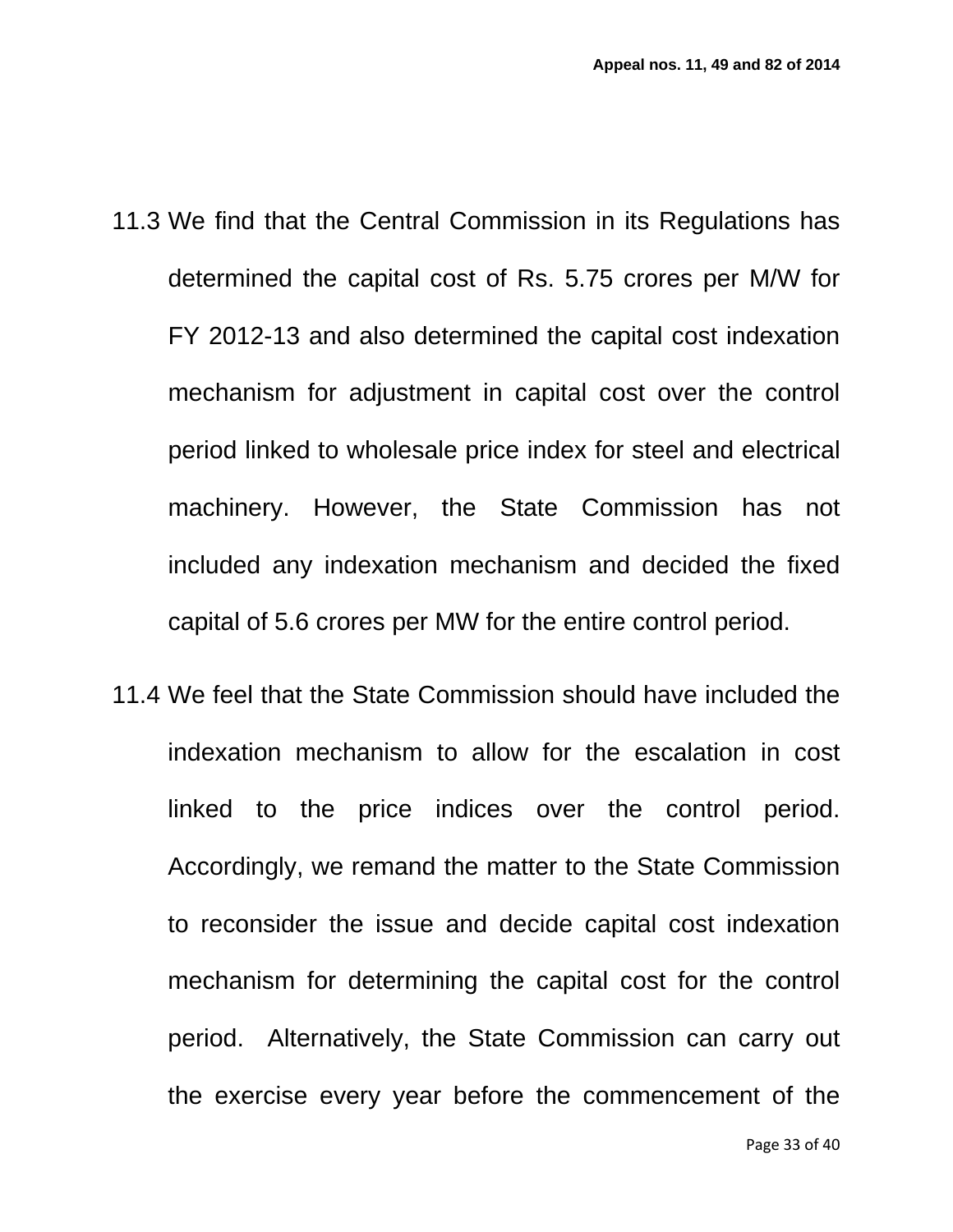financial year to determine the capital cost for the subsequent year keeping in view the prevailing prices. We find that the Respondents have made only general points relating to cost of evacuation infrastructure and have not given specific data relating to their project. We are, therefore, not inclined to interfere in the matter. We also feel that there is no case made out by the Appellant for change in cost due to foreign exchange variation. For foreign exchange variation also the Appellant has given only general point without giving any supporting data and justification. Therefore, we reject the contention of the Appellant on the issues of infrastructure cost and foreign exchange variation.

## **12. The Seventh issue is relating to defining the interconnection point:**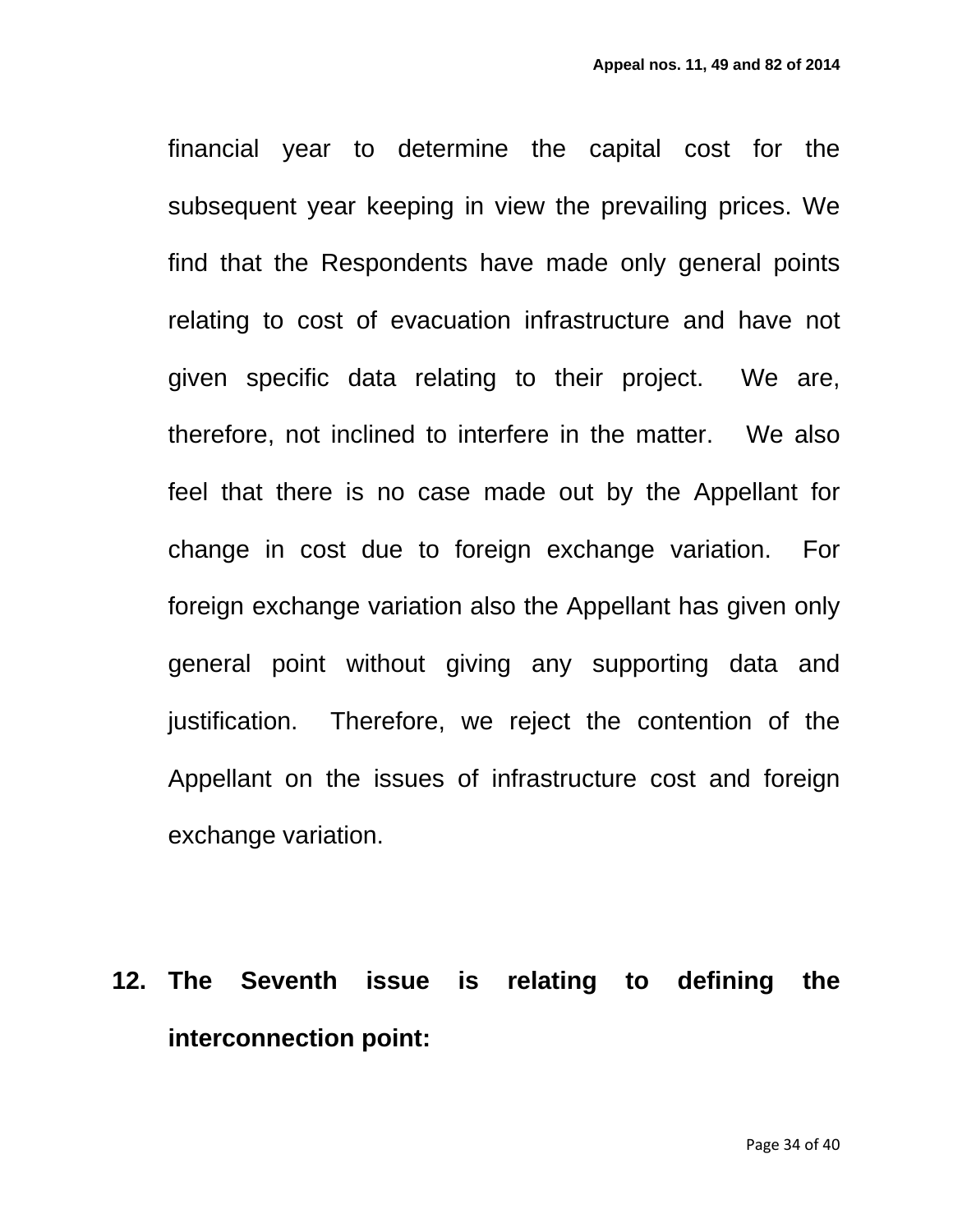- 12.1 This issue has been raised in the Appeal no. 82 of 2014. The Appellant has pointed out that in the impugned order there is no clarity regarding interconnection point/delivery point at which the tariff determinations takes effect. According to the Central Commission's Regulations the meter is to be installed at the interconnection point of the generator bus bar with the transmission/ distribution system concerned. Therefore, tariff is to be paid to the generator based on energy metered at this interface point. However, this aspect has not been dealt by the State Commission.
- 12.2 We find that this issue has not been examined in the State Commission's order. The Respondents have also not made any specific submissions regarding this issue. We have already remanded some of the issues to the State Commission. The State Commission while considering those issues shall also onsider the issue raised by the Appellant regarding interface point at which the tariff is payable.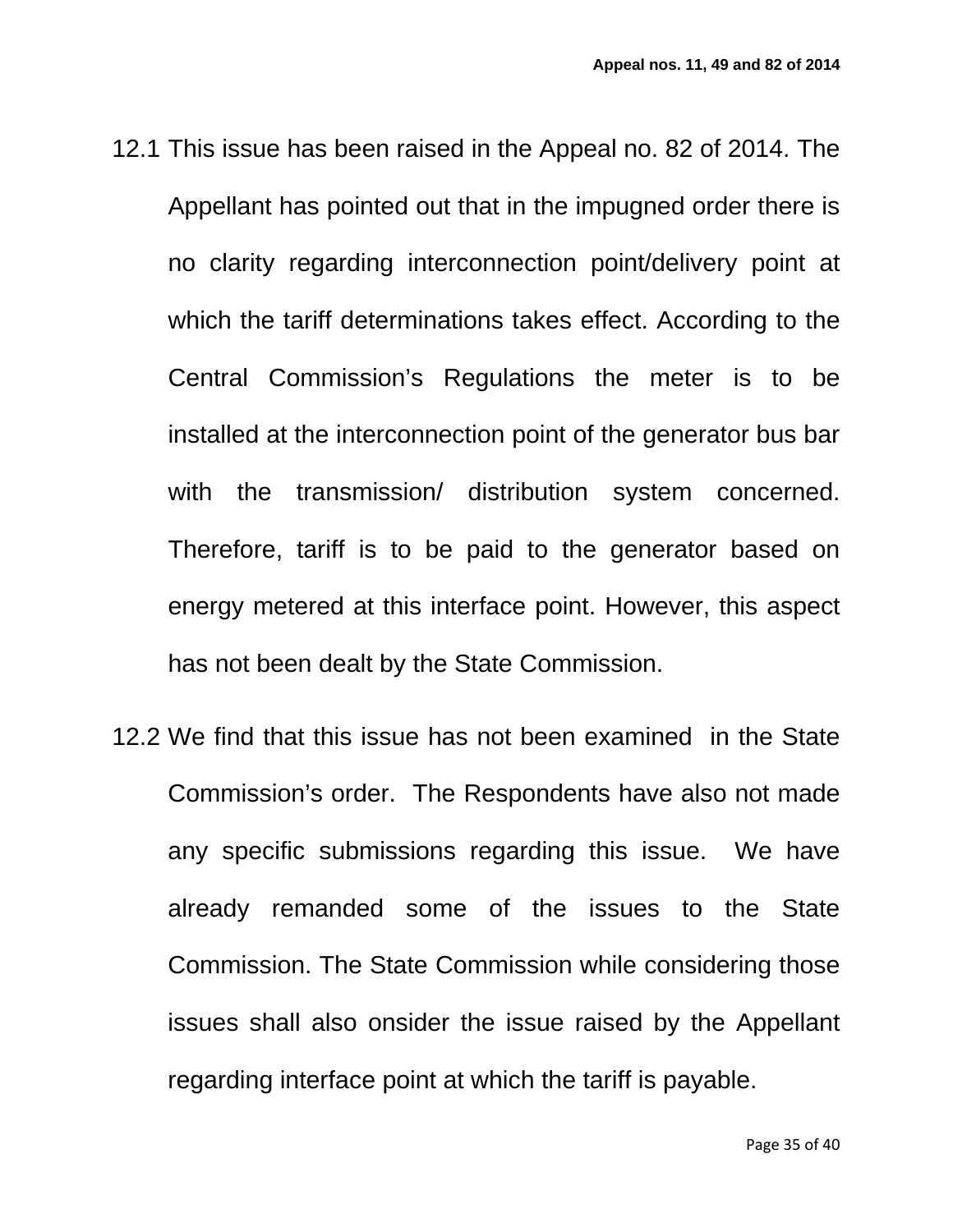### **13. Summary of our findings:**

### **i) Average vs. levellised tariff:**

**The tariff determined by the State Commission by simple averaging of the tariff for 10 years is not correct as it does not take into consideration the time value of money. The State Commission as per its own Tariff Regulations is required to be guided by the Central Commission's Regulations. However, the State Commission in the impugned order has decided the tariff contrary to the provisions of Central Commission's Regulations. This issue has been decided by the Tribunal in Appeal Nos. 205 and 236 of 2006, the findings of which will squarely apply to the present case. We direct the State Commission to re-determine the levellised tariff for the useful life of the project/the entire period of PPA using a discount factor.**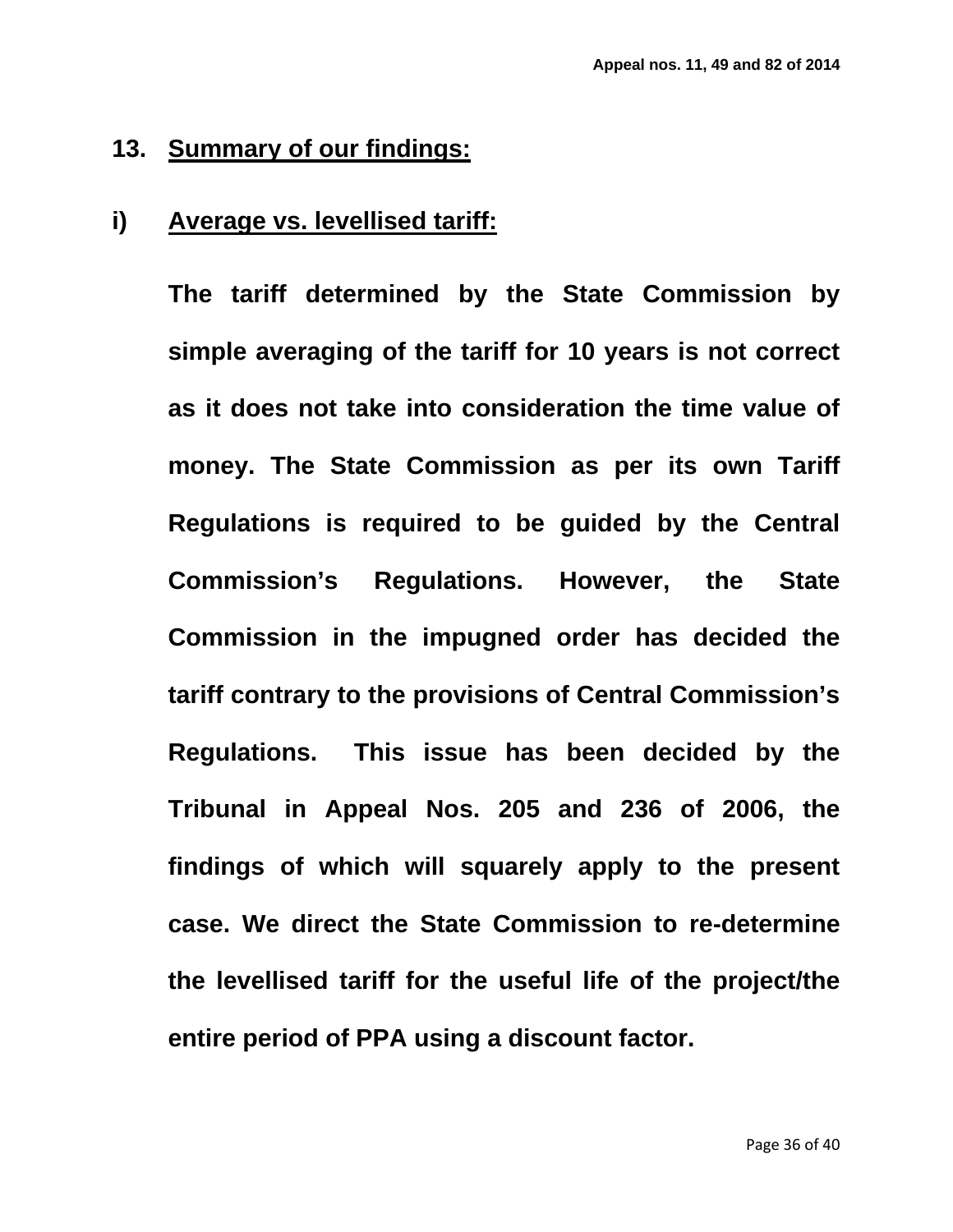### **ii) Capacity Utilisation Factor (CUF):**

**We direct the State Commission to reconsider the issue and decide after considering a scientific study or supporting data available for the State from C-WET or any other reliable data. The State Commission may also take into consideration the actual wind energy generation data available with the distribution licensees for the existing wind energy generators for different areas of the State and the Regulations and object and reasons of the Regulations of the Central Commission.** 

#### **iii) Depreciation:**

**We find that the State Commission allowed depreciation according the Central Commission's Regulations. We do not find any infirmity with the impugned order. However, while determining the levellised tariff for the life/PPA period, the State Commission should also**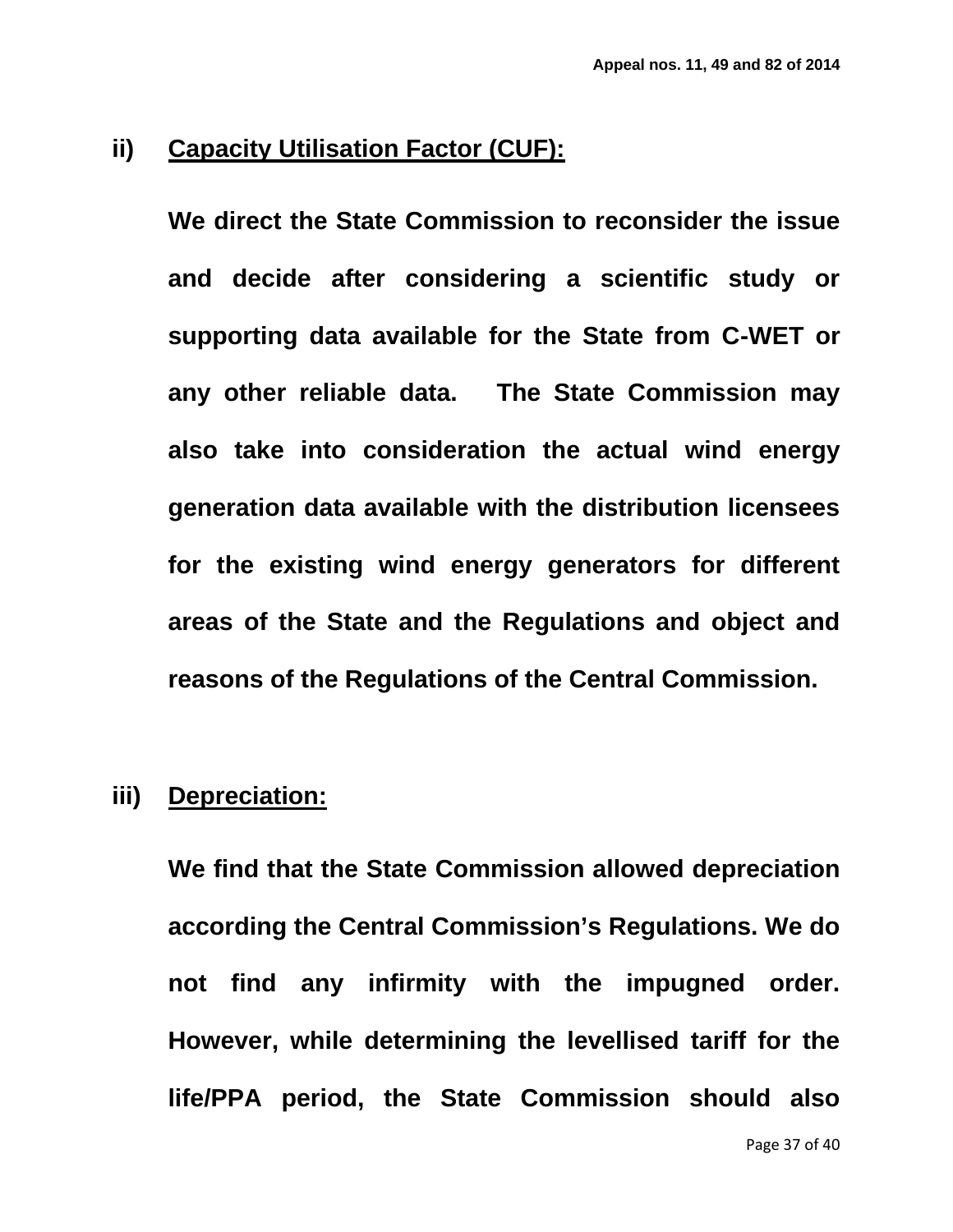**follow the Central Commission's Regulations for depreciation for the period beyond 10 years.** 

### **iv) Operation and Maintenance Expenses :**

**We find that in the impugned order the State Commission has followed the same norm of 1.25% for O&M expenses as decided in the previous tariff order. However, in the impugned order, the State Commission has fixed the capital cost of 5.6 crores/MW. Calculating @ 1.25%, this would give O&M cost of Rs. 7 lakhs/MW. The State Commission is guided by the Central Commission's Regulations. However, in the present case, the State Commission has decided O&M cost different form that specified in the Central Commission's Regulations without giving any reason. We, therefore, remand the matter to the State Commission to reconsider and if it is adopting value different from the Central Commission's Regulations, it**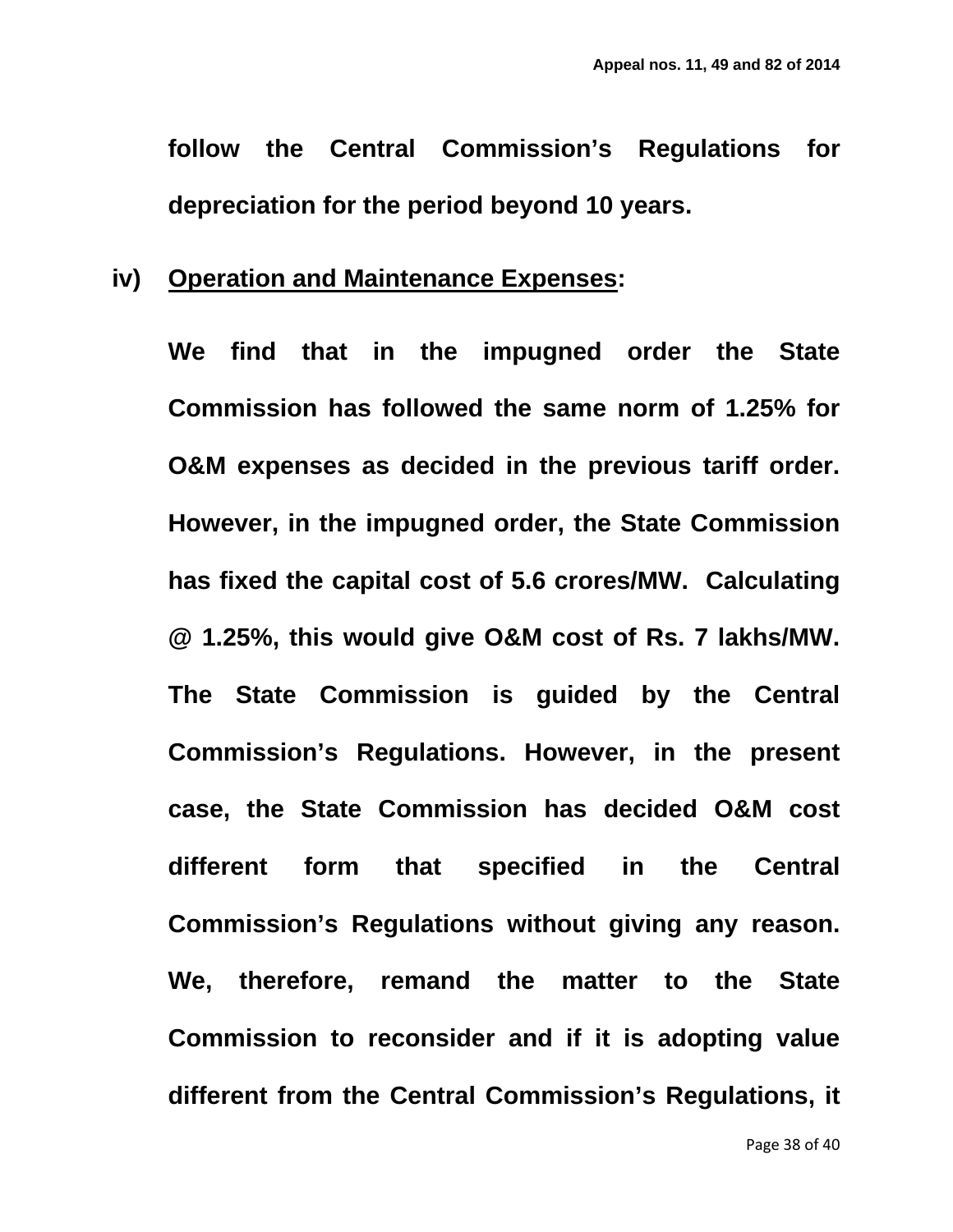**should give proper reason for the same. Accordingly, ordered.** 

### **v. Capital Cost:**

**We remand the matter to the State Commission to reconsider the issue and decide capital cost indexation mechanism for determining the capital cost for the control period. Alternatively, the State Commission can carry out the exercise every year before the commencement of the financial year to determine the capital cost for the following year keeping in view the prevailing prices. We do not find any merit in the issues relating to cost of evacuation infrastructure and foreign exchange variation.**

### **vi. Defining the interconnection point:**

**We find that this issue has not been considered in the impugned order. We have already remanded some of the**